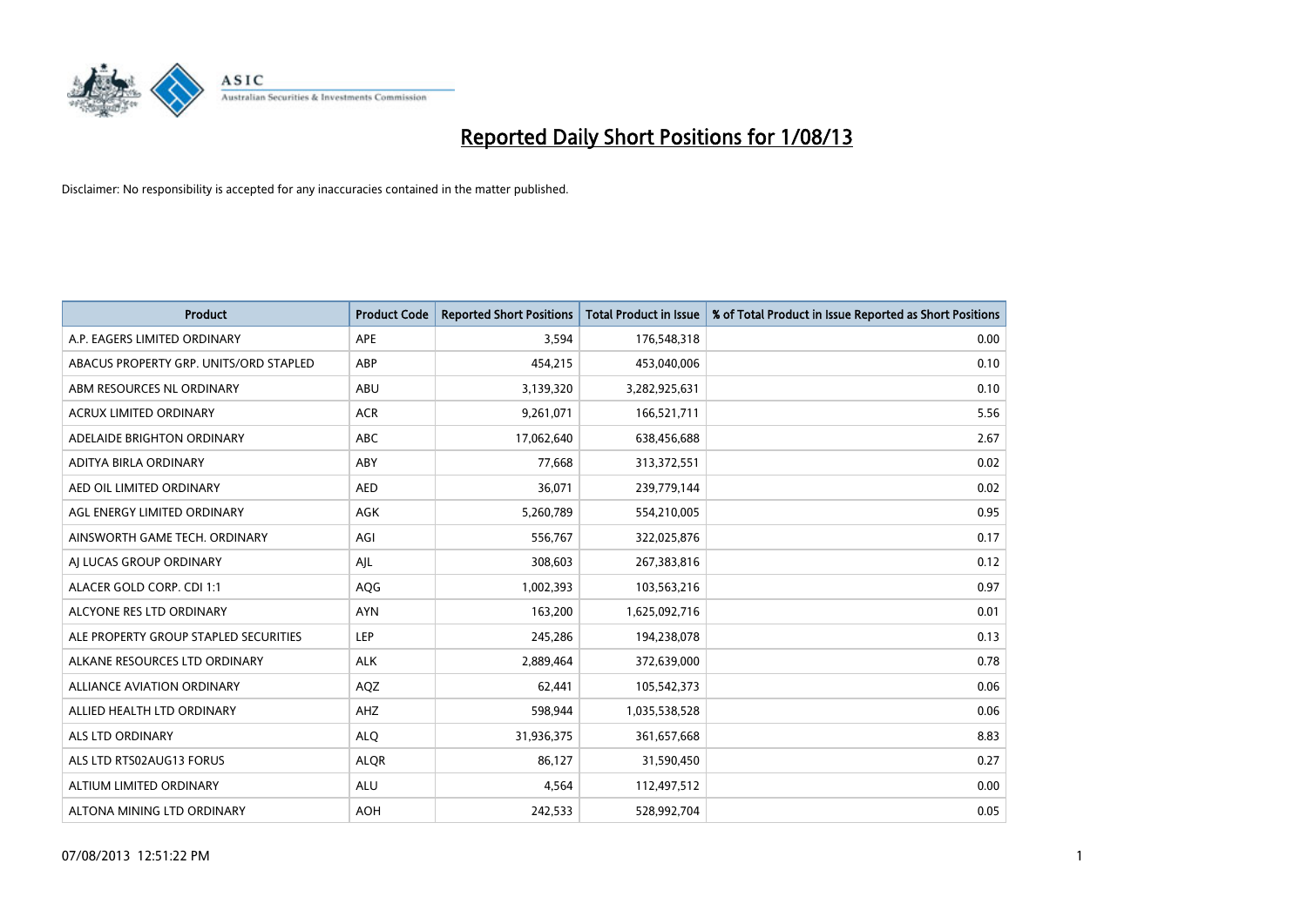

| <b>Product</b>                          | <b>Product Code</b> | <b>Reported Short Positions</b> | <b>Total Product in Issue</b> | % of Total Product in Issue Reported as Short Positions |
|-----------------------------------------|---------------------|---------------------------------|-------------------------------|---------------------------------------------------------|
| ALUMINA LIMITED ORDINARY                | <b>AWC</b>          | 175,341,604                     | 2,806,225,615                 | 6.25                                                    |
| AMALGAMATED HOLDINGS ORDINARY           | <b>AHD</b>          | 2,070                           | 157,759,109                   | 0.00                                                    |
| AMCOM TELECOMM, ORDINARY                | AMM                 | 1,353,535                       | 244,557,101                   | 0.55                                                    |
| AMCOR LIMITED ORDINARY                  | AMC                 | 2,783,622                       | 1,206,684,923                 | 0.23                                                    |
| AMP LIMITED ORDINARY                    | AMP                 | 21,715,951                      | 2,944,564,649                 | 0.74                                                    |
| AMPELLA MINING ORDINARY                 | AMX                 | 365,381                         | 248,000,493                   | 0.15                                                    |
| ANGLOGOLD ASHANTI CDI 5:1               | AGG                 | 1                               | 89,207,765                    | 0.00                                                    |
| ANSELL LIMITED ORDINARY                 | <b>ANN</b>          | 10,751,257                      | 130,617,963                   | 8.23                                                    |
| ANTARES ENERGY LTD ORDINARY             | <b>AZZ</b>          | 392,400                         | 255,000,000                   | 0.15                                                    |
| ANZ BANKING GRP LTD ORDINARY            | ANZ                 | 12,267,292                      | 2,743,487,440                 | 0.45                                                    |
| APA GROUP STAPLED SECURITIES            | APA                 | 10,900,689                      | 835,750,807                   | 1.30                                                    |
| APN NEWS & MEDIA ORDINARY               | <b>APN</b>          | 18,889,869                      | 661,526,586                   | 2.86                                                    |
| AQUARIUS PLATINUM. ORDINARY             | <b>AOP</b>          | 8,654,812                       | 486,851,336                   | 1.78                                                    |
| AOUILA RESOURCES ORDINARY               | <b>AQA</b>          | 14,003,637                      | 411,804,442                   | 3.40                                                    |
| ARAFURA RESOURCE LTD ORDINARY           | ARU                 | 8,367                           | 441,270,644                   | 0.00                                                    |
| ARB CORPORATION ORDINARY                | <b>ARP</b>          | 528,163                         | 72,481,302                    | 0.73                                                    |
| ARDENT LEISURE GROUP STAPLED SECURITIES | AAD                 | 3,722,711                       | 397,803,987                   | 0.94                                                    |
| ARENA REIT ORDINARY UNITS               | <b>ARF</b>          | 1,091,670                       | 206,342,963                   | 0.53                                                    |
| ARISTOCRAT LEISURE ORDINARY             | ALL                 | 7,557,836                       | 551,418,047                   | 1.37                                                    |
| <b>ARRIUM LTD ORDINARY</b>              | ARI                 | 25.244.370                      | 1,355,433,903                 | 1.86                                                    |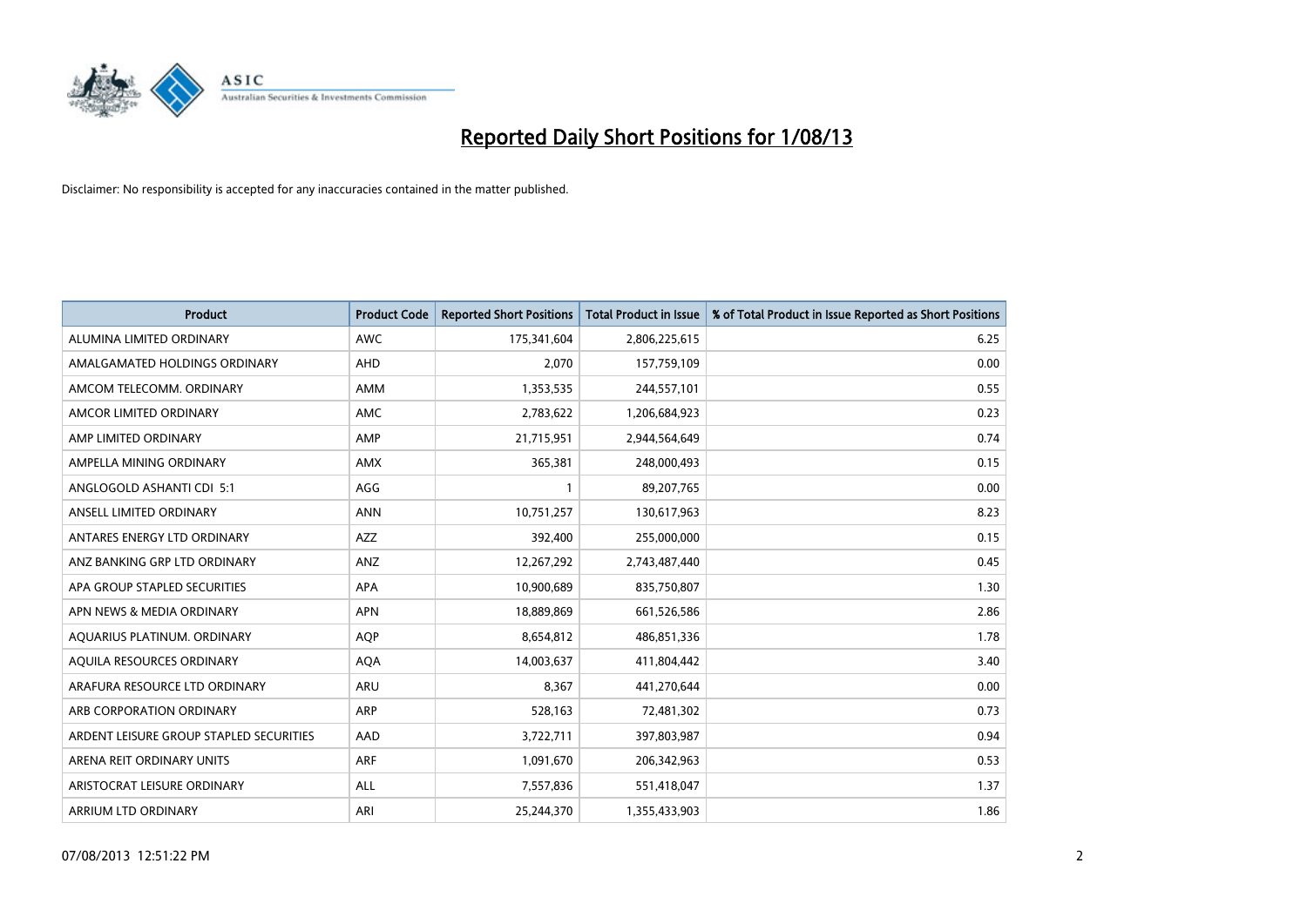

| <b>Product</b>                            | <b>Product Code</b> | <b>Reported Short Positions</b> | <b>Total Product in Issue</b> | % of Total Product in Issue Reported as Short Positions |
|-------------------------------------------|---------------------|---------------------------------|-------------------------------|---------------------------------------------------------|
| ASCIANO LIMITED ORDINARY                  | <b>AIO</b>          | 17,991,789                      | 975,385,664                   | 1.84                                                    |
| ASG GROUP LIMITED ORDINARY                | ASZ                 | 1,577,512                       | 206,720,839                   | 0.76                                                    |
| ASPEN GROUP ORD/UNITS STAPLED             | <b>APZ</b>          | 346,656                         | 1,192,665,422                 | 0.03                                                    |
| ASTRO JAP PROP GROUP STAPLED US PROHIBIT. | AJA                 | 3,936                           | 67,211,752                    | 0.01                                                    |
| ASX LIMITED ORDINARY                      | ASX                 | 2,224,165                       | 193,595,162                   | 1.15                                                    |
| ATLAS IRON LIMITED ORDINARY               | <b>AGO</b>          | 33,811,702                      | 909,718,409                   | 3.72                                                    |
| AURIZON HOLDINGS LTD ORDINARY             | AZJ                 | 2,920,234                       | 2,137,284,503                 | 0.14                                                    |
| AURORA OIL & GAS ORDINARY                 | AUT                 | 5,040,669                       | 447,885,778                   | 1.13                                                    |
| AUSDRILL LIMITED ORDINARY                 | <b>ASL</b>          | 25,354,586                      | 312,277,224                   | 8.12                                                    |
| AUSENCO LIMITED ORDINARY                  | AAX                 | 1,649,441                       | 123,527,574                   | 1.34                                                    |
| AUSTAL LIMITED ORDINARY                   | ASB                 | 353,739                         | 346,007,639                   | 0.10                                                    |
| AUSTBROKERS HOLDINGS ORDINARY             | <b>AUB</b>          | 3,059                           | 58,148,980                    | 0.01                                                    |
| AUSTIN ENGINEERING ORDINARY               | ANG                 | 373,854                         | 73,164,403                    | 0.51                                                    |
| AUSTRALAND PROPERTY STAPLED SECURITY      | <b>ALZ</b>          | 1,117,050                       | 578,324,670                   | 0.19                                                    |
| AUSTRALIAN AGRICULT, ORDINARY             | <b>AAC</b>          | 2,567,299                       | 313,113,358                   | 0.82                                                    |
| <b>AUSTRALIAN EDUCATION UNITS</b>         | <b>AEU</b>          | 421                             | 175,465,397                   | 0.00                                                    |
| AUSTRALIAN INFR LTD ORDINARY              | <b>AIX</b>          | 62,112                          | 620,733,944                   | 0.01                                                    |
| AUSTRALIAN PHARM. ORDINARY                | API                 | 137,481                         | 488,115,883                   | 0.03                                                    |
| AUTOMOTIVE HOLDINGS ORDINARY              | AHE                 | 740,392                         | 260,579,682                   | 0.28                                                    |
| AVIENNINGS LIMITED ORDINARY               | <b>AVJ</b>          | 2,169,947                       | 384,423,851                   | 0.56                                                    |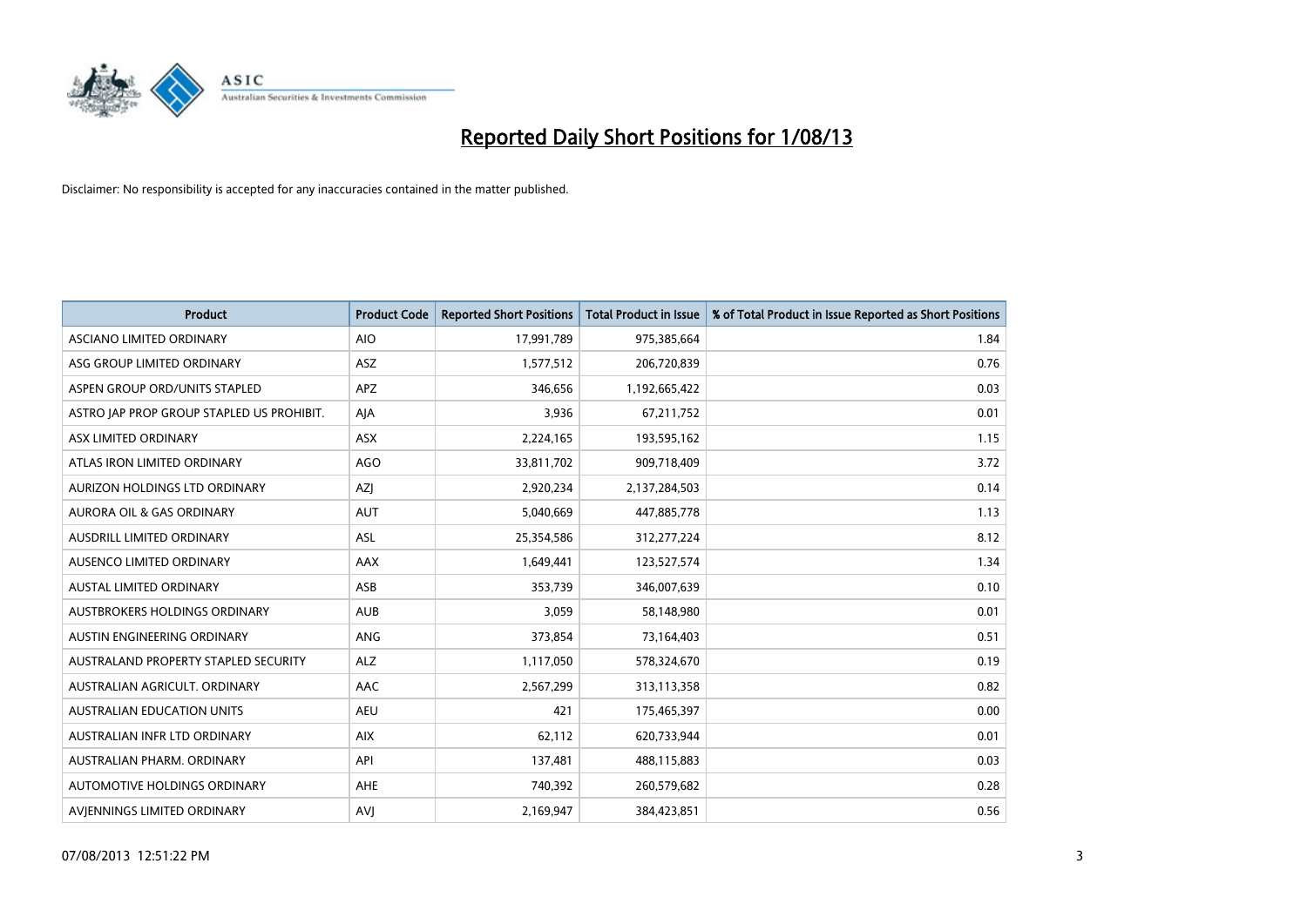

| <b>Product</b>                                | <b>Product Code</b> | <b>Reported Short Positions</b> | <b>Total Product in Issue</b> | % of Total Product in Issue Reported as Short Positions |
|-----------------------------------------------|---------------------|---------------------------------|-------------------------------|---------------------------------------------------------|
| AWE LIMITED ORDINARY                          | <b>AWE</b>          | 1,758,259                       | 522,116,985                   | 0.34                                                    |
| BANDANNA ENERGY ORDINARY                      | <b>BND</b>          | 23,070,804                      | 528,481,199                   | 4.37                                                    |
| BANK OF QUEENSLAND. ORDINARY                  | <b>BOQ</b>          | 5,754,957                       | 319,809,993                   | 1.80                                                    |
| <b>BASE RES LIMITED ORDINARY</b>              | <b>BSE</b>          | 3,752,550                       | 561,840,029                   | 0.67                                                    |
| BATHURST RES NZ LTD ORDINARY                  | <b>BRL</b>          | 41,976,743                      | 699,247,997                   | 6.00                                                    |
| <b>BC IRON LIMITED ORDINARY</b>               | <b>BCI</b>          | 410,294                         | 123,453,630                   | 0.33                                                    |
| BEACH ENERGY LIMITED ORDINARY                 | <b>BPT</b>          | 22,272,286                      | 1,269,399,183                 | 1.75                                                    |
| BEADELL RESOURCE LTD ORDINARY                 | <b>BDR</b>          | 59,630,326                      | 788,277,280                   | 7.56                                                    |
| BEGA CHEESE LTD ORDINARY                      | <b>BGA</b>          | 8,365                           | 151,866,050                   | 0.01                                                    |
| BENDIGO AND ADELAIDE ORDINARY                 | <b>BEN</b>          | 13,915,643                      | 407,197,451                   | 3.42                                                    |
| BERKELEY RESOURCES ORDINARY                   | <b>BKY</b>          | 588,351                         | 179,393,323                   | 0.33                                                    |
| <b>BHP BILLITON LIMITED ORDINARY</b>          | <b>BHP</b>          | 10,582,451                      | 3,211,691,105                 | 0.33                                                    |
| <b>BILLABONG ORDINARY</b>                     | <b>BBG</b>          | 15,580,743                      | 478,944,292                   | 3.25                                                    |
| <b>BLACKMORES LIMITED ORDINARY</b>            | <b>BKL</b>          | 6,087                           | 16,973,764                    | 0.04                                                    |
| <b>BLACKTHORN RESOURCES ORD US PROHIBITED</b> | <b>BTR</b>          | 336,185                         | 164,285,950                   | 0.20                                                    |
| BLUESCOPE STEEL LTD ORDINARY                  | <b>BSL</b>          | 2,287,466                       | 558,243,305                   | 0.41                                                    |
| <b>BOART LONGYEAR ORDINARY</b>                | <b>BLY</b>          | 43,097,154                      | 461,163,412                   | 9.35                                                    |
| BORAL LIMITED, ORDINARY                       | <b>BLD</b>          | 53,972,266                      | 774,000,641                   | 6.97                                                    |
| <b>BRADKEN LIMITED ORDINARY</b>               | <b>BKN</b>          | 15,400,042                      | 169,240,662                   | 9.10                                                    |
| <b>BRAMBLES LIMITED ORDINARY</b>              | <b>BXB</b>          | 2,171,590                       | 1,557,420,757                 | 0.14                                                    |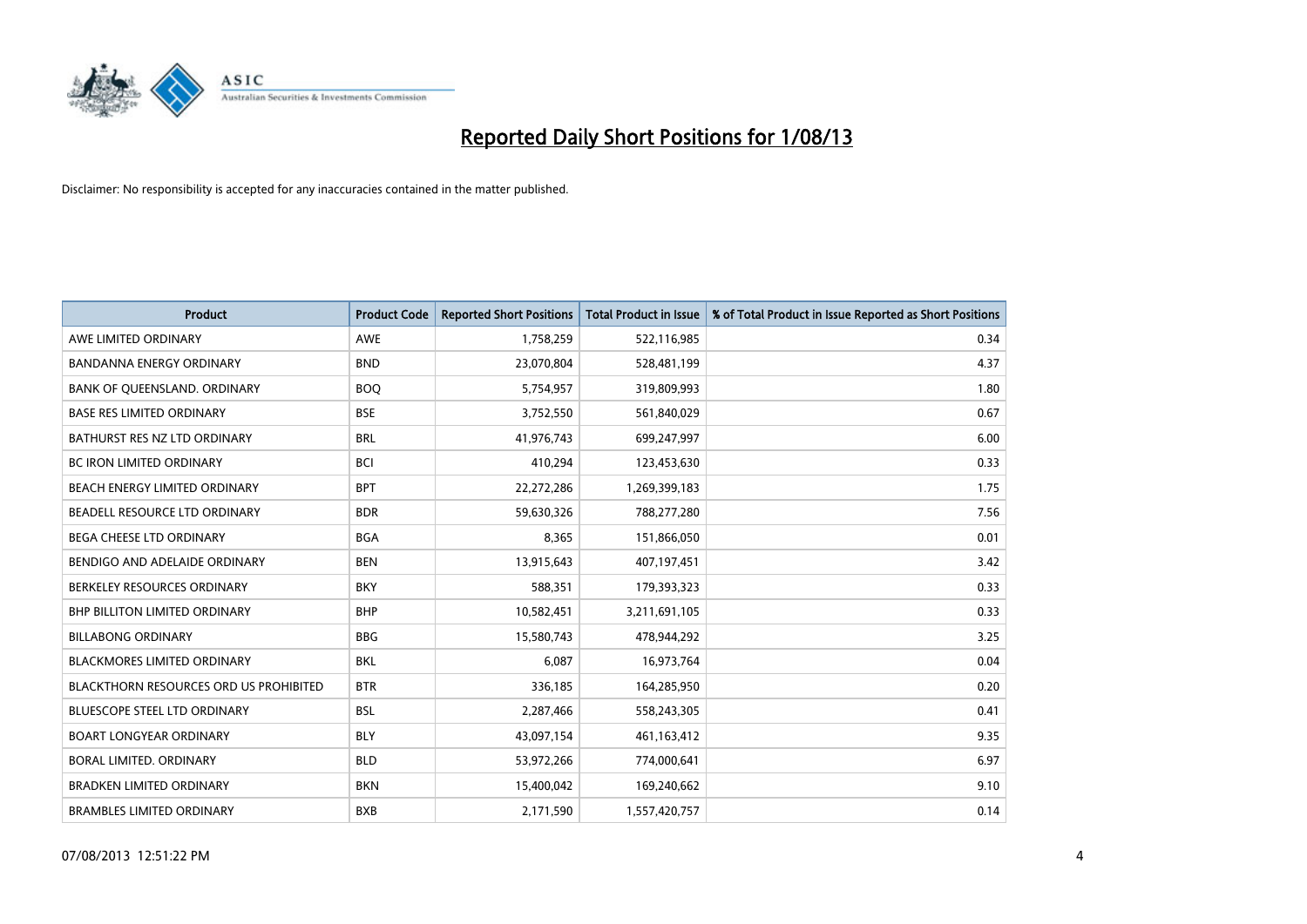

| <b>Product</b>                          | <b>Product Code</b> | <b>Reported Short Positions</b> | <b>Total Product in Issue</b> | % of Total Product in Issue Reported as Short Positions |
|-----------------------------------------|---------------------|---------------------------------|-------------------------------|---------------------------------------------------------|
| <b>BREVILLE GROUP LTD ORDINARY</b>      | <b>BRG</b>          | 6,269,435                       | 130,095,322                   | 4.82                                                    |
| BRICKWORKS LIMITED ORDINARY             | <b>BKW</b>          | 6,121                           | 147,818,132                   | 0.00                                                    |
| BROCKMAN MINING LTD ORDINARY            | <b>BCK</b>          | 90,995                          | 7,894,482,131                 | 0.00                                                    |
| BT INVESTMENT MNGMNT ORDINARY           | <b>BTT</b>          | 58,310                          | 278,100,237                   | 0.02                                                    |
| <b>BUCCANEER ENERGY LTD ORDINARY</b>    | <b>BCC</b>          | 500,000                         | 2,398,671,956                 | 0.02                                                    |
| <b>BURU ENERGY ORDINARY</b>             | <b>BRU</b>          | 16,391,338                      | 274,036,429                   | 5.98                                                    |
| <b>BWP TRUST ORDINARY UNITS</b>         | <b>BWP</b>          | 6,737,148                       | 537,753,954                   | 1.25                                                    |
| <b>CABCHARGE AUSTRALIA ORDINARY</b>     | CAB                 | 11,535,965                      | 120,430,683                   | 9.58                                                    |
| CALTEX AUSTRALIA ORDINARY               | <b>CTX</b>          | 1,855,125                       | 270,000,000                   | 0.69                                                    |
| CAPE LAMBERT RES LTD ORDINARY           | <b>CFE</b>          | 19,764                          | 679,691,942                   | 0.00                                                    |
| CARABELLA RES LTD ORDINARY              | <b>CLR</b>          | 100,000                         | 152,361,547                   | 0.07                                                    |
| <b>CARBON ENERGY ORDINARY</b>           | <b>CNX</b>          | 4,533                           | 786,889,705                   | 0.00                                                    |
| CARDNO LIMITED ORDINARY                 | CDD                 | 10,858,695                      | 143,726,327                   | 7.56                                                    |
| CARNARVON PETROLEUM ORDINARY            | <b>CVN</b>          | 39,246                          | 934,109,501                   | 0.00                                                    |
| CARSALES.COM LTD ORDINARY               | <b>CRZ</b>          | 2,236,827                       | 236,201,964                   | 0.95                                                    |
| CASH CONVERTERS ORDINARY                | CCV                 | 2,804,906                       | 423,861,025                   | 0.66                                                    |
| CEDAR WOODS PROP. ORDINARY              | <b>CWP</b>          | 61,503                          | 73,359,551                    | 0.08                                                    |
| CENTRAL PETROLEUM ORDINARY              | <b>CTP</b>          | 763,303                         | 1,440,078,845                 | 0.05                                                    |
| <b>CERAMIC FUEL CELLS ORDINARY</b>      | <b>CFU</b>          | 369,231                         | 1,591,941,620                 | 0.02                                                    |
| CFS RETAIL TRUST GRP STAPLED SECURITIES | <b>CFX</b>          | 61,477,078                      | 2,828,495,659                 | 2.17                                                    |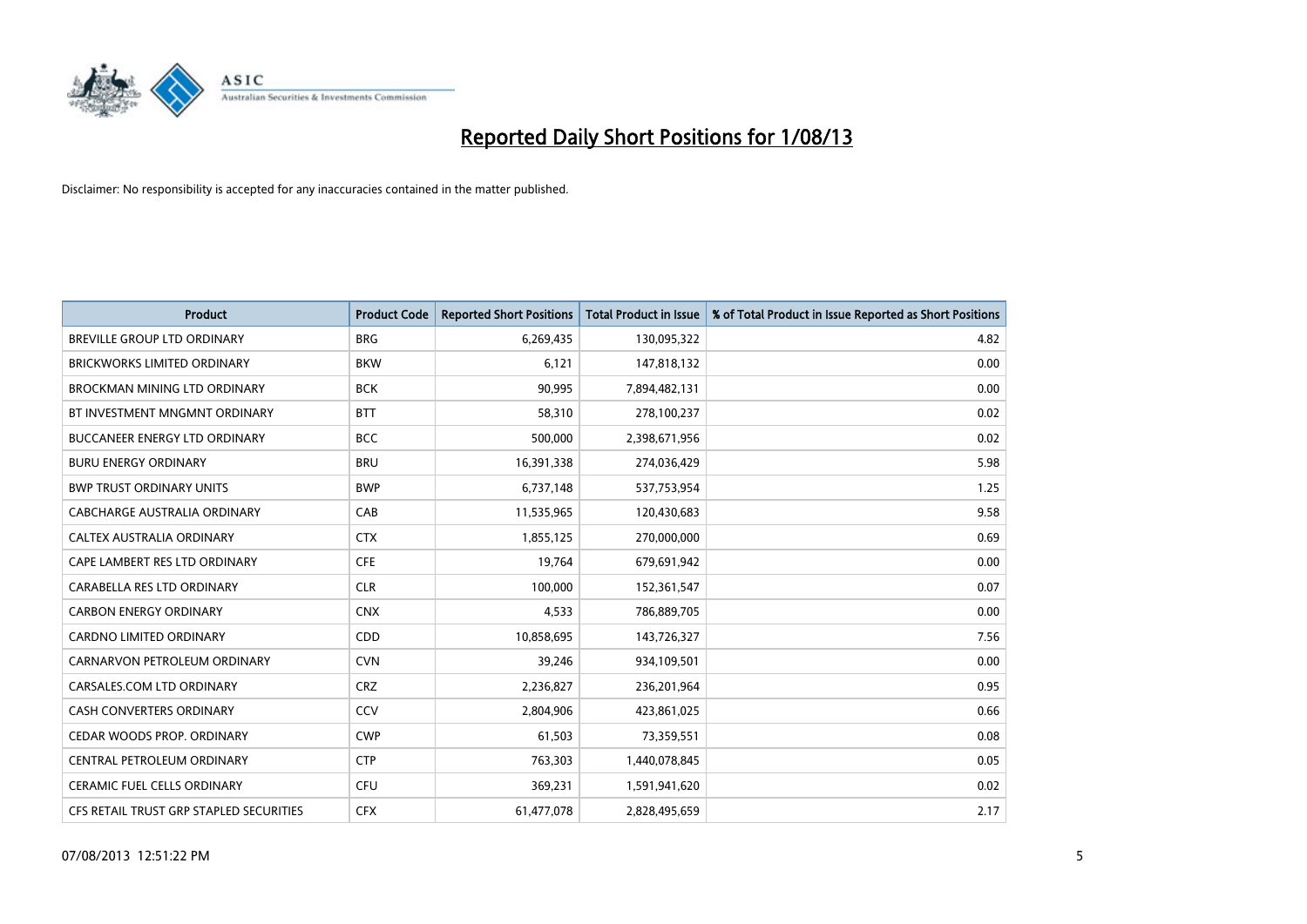

| <b>Product</b>                          | <b>Product Code</b> | <b>Reported Short Positions</b> | <b>Total Product in Issue</b> | % of Total Product in Issue Reported as Short Positions |
|-----------------------------------------|---------------------|---------------------------------|-------------------------------|---------------------------------------------------------|
| CHALLENGER DIV.PRO. STAPLED UNITS       | <b>CDI</b>          | 3,665                           | 214,101,013                   | 0.00                                                    |
| CHALLENGER LIMITED ORDINARY             | <b>CGF</b>          | 3,623,641                       | 530,862,585                   | 0.68                                                    |
| CHANDLER MACLEOD LTD ORDINARY           | <b>CMG</b>          | 298,398                         | 469,679,390                   | 0.06                                                    |
| CHARTER HALL GROUP STAPLED US PROHIBIT. | <b>CHC</b>          | 336,414                         | 302,262,312                   | 0.11                                                    |
| <b>CHARTER HALL RETAIL UNITS</b>        | <b>COR</b>          | 3,073,612                       | 337,582,974                   | 0.91                                                    |
| <b>CHORUS LIMITED ORDINARY</b>          | CNU                 | 46,596                          | 389,299,049                   | 0.01                                                    |
| CITIGOLD CORP LTD ORDINARY              | <b>CTO</b>          | 153,427                         | 1,352,907,765                 | 0.01                                                    |
| <b>CLOUGH LIMITED ORDINARY</b>          | <b>CLO</b>          | 948,045                         | 777,090,670                   | 0.12                                                    |
| COAL OF AFRICA LTD ORDINARY             | <b>CZA</b>          | 426                             | 1,048,368,613                 | 0.00                                                    |
| <b>COALSPUR MINES LTD ORDINARY</b>      | <b>CPL</b>          | 9,606,520                       | 641,244,435                   | 1.50                                                    |
| COCA-COLA AMATIL ORDINARY               | <b>CCL</b>          | 12,297,959                      | 763,590,249                   | 1.61                                                    |
| <b>COCHLEAR LIMITED ORDINARY</b>        | <b>COH</b>          | 4,830,983                       | 57,040,932                    | 8.47                                                    |
| COCKATOO COAL ORDINARY                  | <b>COK</b>          | 9,326,798                       | 1,021,101,465                 | 0.91                                                    |
| <b>CODAN LIMITED ORDINARY</b>           | <b>CDA</b>          | 818,330                         | 176,926,104                   | 0.46                                                    |
| <b>COFFEY INTERNATIONAL ORDINARY</b>    | <b>COF</b>          | 1,917                           | 255,833,165                   | 0.00                                                    |
| <b>COLLINS FOODS LTD ORDINARY</b>       | <b>CKF</b>          | 535,284                         | 93,000,003                    | 0.58                                                    |
| COMMONWEALTH BANK, ORDINARY             | <b>CBA</b>          | 12,706,843                      | 1,611,928,836                 | 0.79                                                    |
| <b>COMMONWEALTH PROP ORDINARY UNITS</b> | <b>CPA</b>          | 43,425,036                      | 2,347,003,413                 | 1.85                                                    |
| <b>COMPASS RESOURCES ORDINARY</b>       | <b>CMR</b>          | 7,472                           | 1,403,744,100                 | 0.00                                                    |
| COMPUTERSHARE LTD ORDINARY              | <b>CPU</b>          | 6,815,662                       | 556,203,079                   | 1.23                                                    |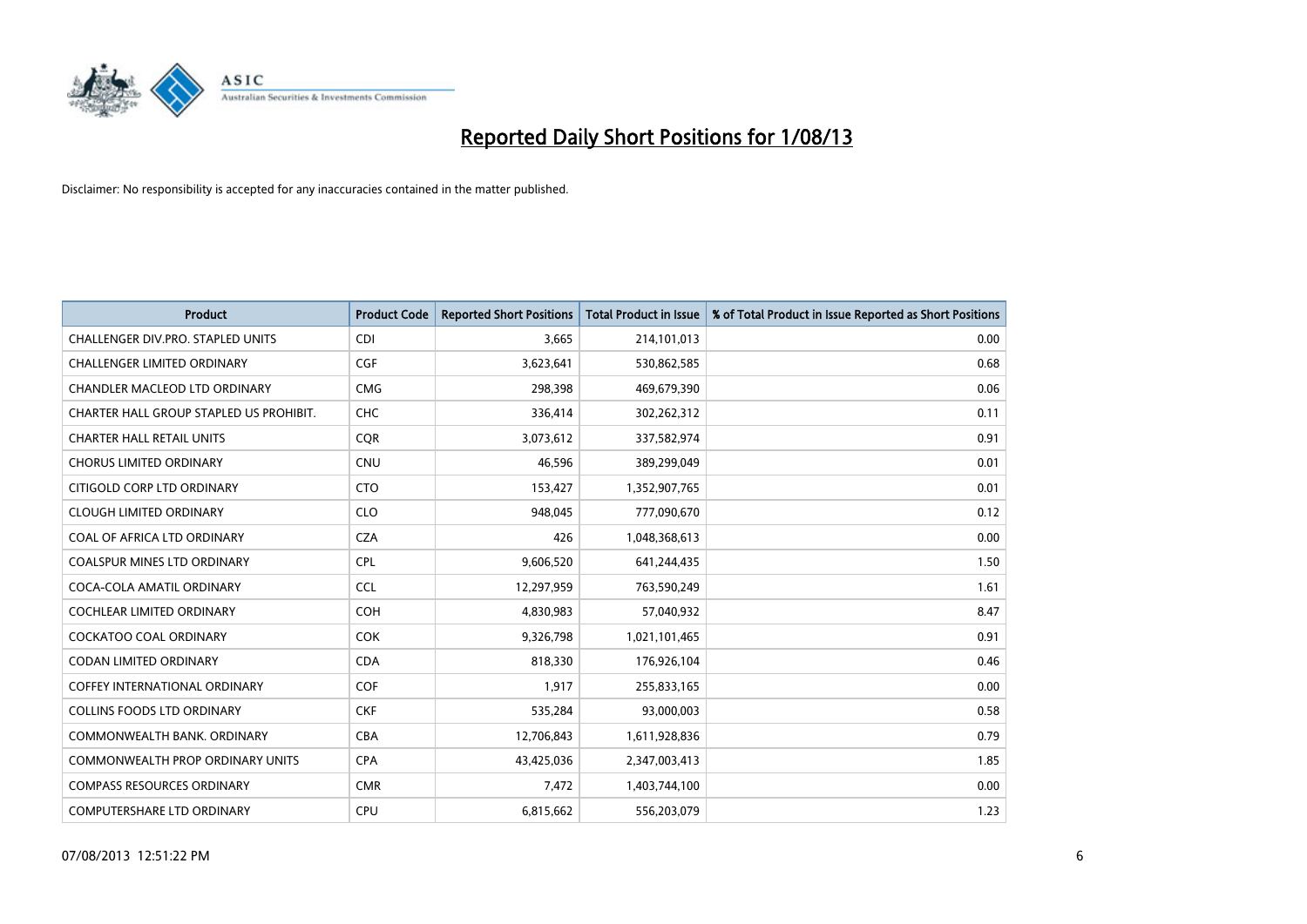

| <b>Product</b>                          | <b>Product Code</b> | <b>Reported Short Positions</b> | <b>Total Product in Issue</b> | % of Total Product in Issue Reported as Short Positions |
|-----------------------------------------|---------------------|---------------------------------|-------------------------------|---------------------------------------------------------|
| <b>CORP TRAVEL LIMITED ORDINARY</b>     | <b>CTD</b>          | 207,573                         | 78,081,184                    | 0.27                                                    |
| <b>CREDIT CORP GROUP ORDINARY</b>       | <b>CCP</b>          | 50,664                          | 45,932,899                    | 0.11                                                    |
| <b>CROMWELL PROP STAPLED SECURITIES</b> | <b>CMW</b>          | 818,594                         | 1,713,721,456                 | 0.05                                                    |
| <b>CROWN LIMITED ORDINARY</b>           | <b>CWN</b>          | 3,311,207                       | 728,394,185                   | 0.45                                                    |
| <b>CSG LIMITED ORDINARY</b>             | CSV                 | 57,736                          | 278,155,477                   | 0.02                                                    |
| <b>CSL LIMITED ORDINARY</b>             | <b>CSL</b>          | 1,387,926                       | 487,091,966                   | 0.28                                                    |
| <b>CSR LIMITED ORDINARY</b>             | <b>CSR</b>          | 32,681,768                      | 506,000,315                   | 6.46                                                    |
| <b>CUDECO LIMITED ORDINARY</b>          | CDU                 | 5,885,658                       | 205,017,174                   | 2.87                                                    |
| DART ENERGY LTD ORDINARY                | <b>DTE</b>          | 14,488,331                      | 878,789,752                   | 1.65                                                    |
| DATA#3 LIMITED ORDINARY                 | <b>DTL</b>          | 103,685                         | 153,974,950                   | 0.07                                                    |
| DAVID JONES LIMITED ORDINARY            | <b>DJS</b>          | 60,304,715                      | 535,002,401                   | 11.27                                                   |
| <b>DECMIL GROUP LIMITED ORDINARY</b>    | <b>DCG</b>          | 3,476,760                       | 168,203,219                   | 2.07                                                    |
| DEEP YELLOW LIMITED ORDINARY            | <b>DYL</b>          | 840                             | 1,562,794,247                 | 0.00                                                    |
| DEXUS PROPERTY GROUP STAPLED UNITS      | <b>DXS</b>          | 16,449,251                      | 4,701,957,390                 | 0.35                                                    |
| DISCOVERY METALS LTD ORDINARY           | <b>DML</b>          | 12,783,919                      | 486,986,451                   | 2.63                                                    |
| DOMINO PIZZA ENTERPR ORDINARY           | <b>DMP</b>          | 318,823                         | 70,192,674                    | 0.45                                                    |
| DORAY MINERALS LTD ORDINARY             | <b>DRM</b>          | 57,921                          | 141,866,768                   | 0.04                                                    |
| DOWNER EDI LIMITED ORDINARY             | <b>DOW</b>          | 7,120,141                       | 433,409,429                   | 1.64                                                    |
| DRILLSEARCH ENERGY ORDINARY             | <b>DLS</b>          | 15,068,400                      | 427,753,371                   | 3.52                                                    |
| DUET GROUP STAPLEDUSPROH.DEFSET         | <b>DUEDC</b>        | 3,060,319                       | 1,169,314,842                 | 0.26                                                    |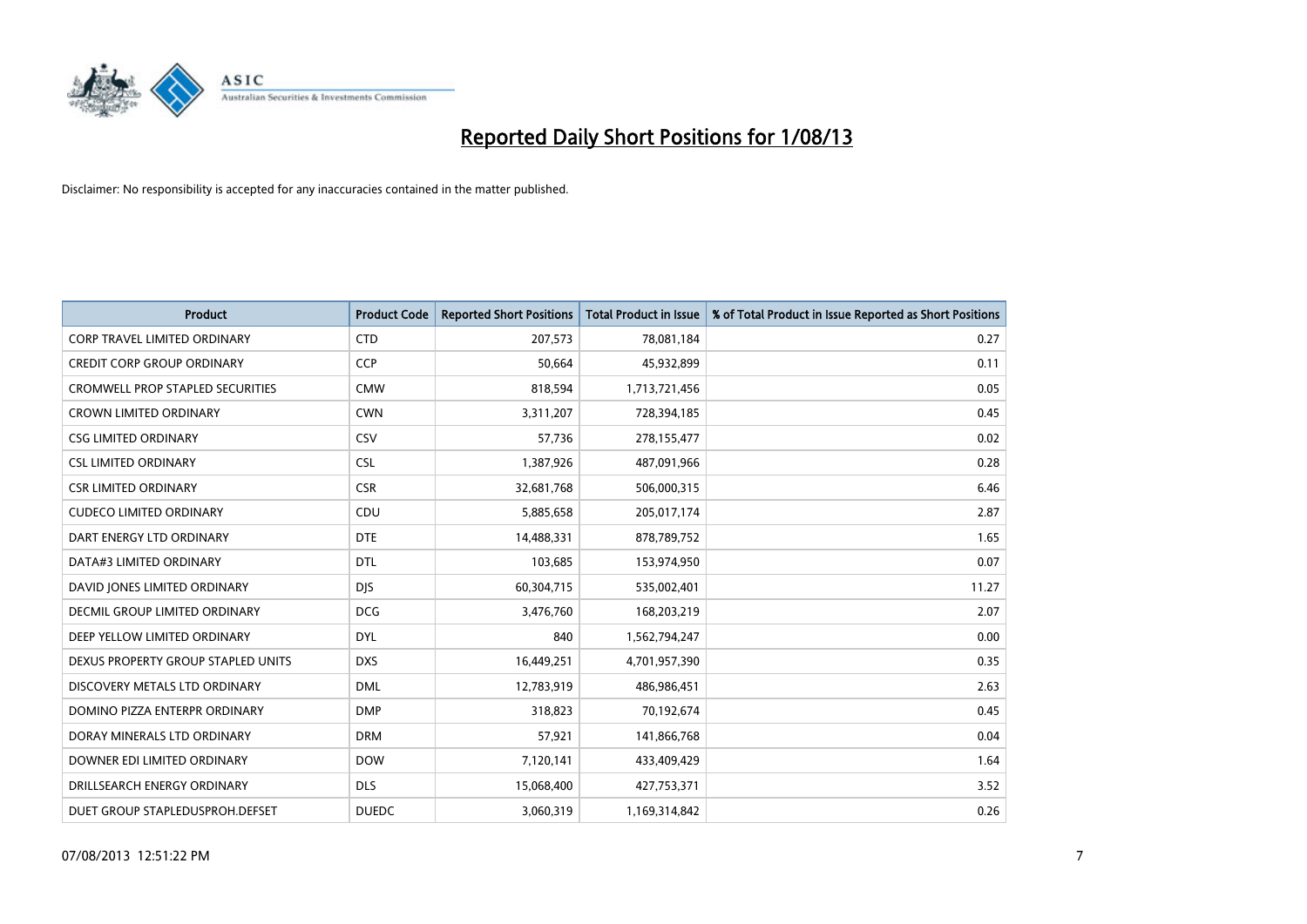

| <b>Product</b>                         | <b>Product Code</b> | <b>Reported Short Positions</b> | <b>Total Product in Issue</b> | % of Total Product in Issue Reported as Short Positions |
|----------------------------------------|---------------------|---------------------------------|-------------------------------|---------------------------------------------------------|
| DULUXGROUP LIMITED ORDINARY            | <b>DLX</b>          | 4,604,180                       | 377,019,430                   | 1.22                                                    |
| DWS LTD ORDINARY                       | <b>DWS</b>          | 464,150                         | 132,362,763                   | 0.35                                                    |
| ECHO ENTERTAINMENT ORDINARY            | <b>EGP</b>          | 2,683,623                       | 825,672,730                   | 0.33                                                    |
| <b>ELDERS LIMITED ORDINARY</b>         | <b>ELD</b>          | 18,217,301                      | 448,598,480                   | 4.06                                                    |
| ELEMENTAL MINERALS ORDINARY            | <b>ELM</b>          | 54,999                          | 288,587,228                   | 0.02                                                    |
| ELEMENTOS LIMITED ORDINARY             | <b>ELT</b>          | 16                              | 165,775,576                   | 0.00                                                    |
| <b>EMECO HOLDINGS ORDINARY</b>         | <b>EHL</b>          | 19,155,801                      | 599,675,707                   | 3.19                                                    |
| <b>ENDEAVOUR MIN CORP CDI 1:1</b>      | <b>EVR</b>          | 423,041                         | 117,754,189                   | 0.36                                                    |
| <b>ENERGY RESOURCES ORDINARY 'A'</b>   | <b>ERA</b>          | 8,279,783                       | 517,725,062                   | 1.60                                                    |
| <b>ENERGY WORLD CORPOR, ORDINARY</b>   | <b>EWC</b>          | 24,480,082                      | 1,734,166,672                 | 1.41                                                    |
| ENVESTRA LIMITED ORDINARY              | <b>ENV</b>          | 6,222,478                       | 1,796,808,474                 | 0.35                                                    |
| EQUATORIAL RES LTD ORDINARY            | EQX                 | 8                               | 121,885,353                   | 0.00                                                    |
| ERM POWER LIMITED ORDINARY             | <b>EPW</b>          | 390,306                         | 207,499,601                   | 0.19                                                    |
| ESERVGLOBAL LIMITED ORDINARY           | ESV                 | 440,132                         | 249,045,997                   | 0.18                                                    |
| EVOLUTION MINING LTD ORDINARY          | <b>EVN</b>          | 30,381,261                      | 708,092,989                   | 4.29                                                    |
| FAIRFAX MEDIA LTD ORDINARY             | <b>FXJ</b>          | 373,442,843                     | 2,351,955,725                 | 15.88                                                   |
| FANTASTIC HOLDINGS ORDINARY            | FAN                 | 32,637                          | 103,068,398                   | 0.03                                                    |
| <b>FAR LTD ORDINARY</b>                | <b>FAR</b>          | 25,192,174                      | 2,499,846,742                 | 1.01                                                    |
| FEDERATION CNTRES ORD/UNIT STAPLED SEC | FDC                 | 4,110,172                       | 1,427,641,565                 | 0.29                                                    |
| FINBAR GROUP LIMITED ORDINARY          | <b>FRI</b>          | 376                             | 218,006,169                   | 0.00                                                    |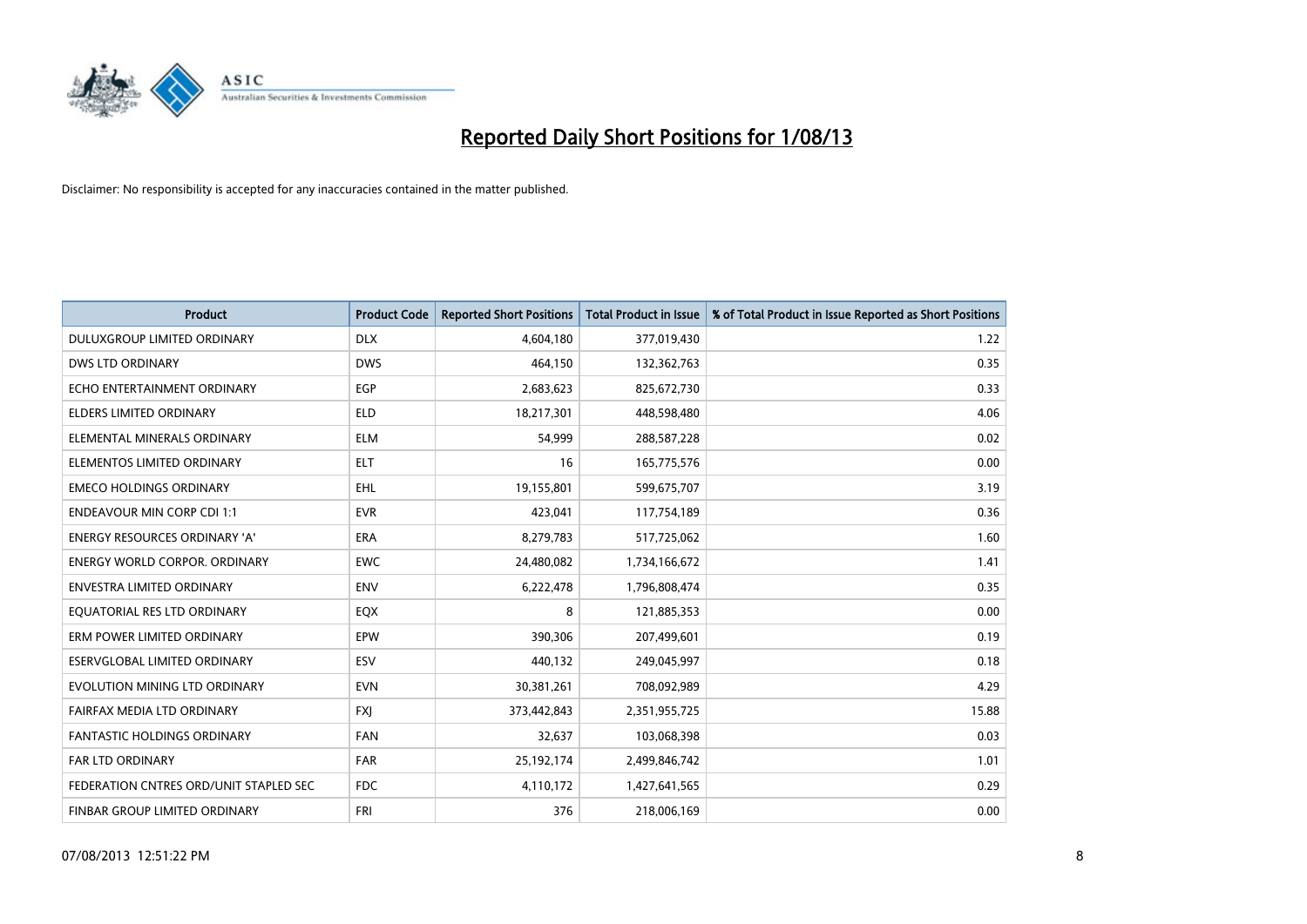

| <b>Product</b>                        | <b>Product Code</b> | <b>Reported Short Positions</b> | <b>Total Product in Issue</b> | % of Total Product in Issue Reported as Short Positions |
|---------------------------------------|---------------------|---------------------------------|-------------------------------|---------------------------------------------------------|
| FISHER & PAYKEL H. ORDINARY           | <b>FPH</b>          | 129,998                         | 546,516,887                   | 0.02                                                    |
| FKP PROPERTY GROUP STAPLED SECURITIES | <b>FKP</b>          | 7,987,296                       | 321,578,705                   | 2.48                                                    |
| FLEETWOOD CORP ORDINARY               | <b>FWD</b>          | 2,340,200                       | 60,522,619                    | 3.87                                                    |
| FLETCHER BUILDING ORDINARY            | <b>FBU</b>          | 3,454,707                       | 686,096,427                   | 0.50                                                    |
| FLEXIGROUP LIMITED ORDINARY           | <b>FXL</b>          | 40,317                          | 301,655,394                   | 0.01                                                    |
| <b>FLIGHT CENTRE ORDINARY</b>         | <b>FLT</b>          | 12,664,238                      | 100,426,726                   | 12.61                                                   |
| <b>FLINDERS MINES LTD ORDINARY</b>    | <b>FMS</b>          | 3,653,839                       | 1,824,843,676                 | 0.20                                                    |
| FOCUS MINERALS LTD ORDINARY           | <b>FML</b>          | 28,603,455                      | 9,137,375,877                 | 0.31                                                    |
| FORGE GROUP LIMITED ORDINARY          | FGE                 | 766,511                         | 86,169,014                    | 0.89                                                    |
| FORTESCUE METALS GRP ORDINARY         | <b>FMG</b>          | 154,329,805                     | 3,113,798,659                 | 4.96                                                    |
| <b>G.U.D. HOLDINGS ORDINARY</b>       | GUD                 | 5,810,694                       | 71,341,319                    | 8.14                                                    |
| <b>G8 EDUCATION LIMITED ORDINARY</b>  | <b>GEM</b>          | 2,675,498                       | 273,190,260                   | 0.98                                                    |
| <b>GALAXY RESOURCES DEFERRED</b>      | <b>GXYN</b>         | 2,143,417                       | 584,355,501                   | 0.37                                                    |
| <b>GALAXY RESOURCES ORDINARY</b>      | GXY                 | 4,308,535                       | 584,355,501                   | 0.74                                                    |
| <b>GENETIC TECHNOLOGIES ORDINARY</b>  | GTG                 | 63,000                          | 475,471,819                   | 0.01                                                    |
| <b>GEODYNAMICS LIMITED ORDINARY</b>   | GDY                 | 850                             | 406,452,608                   | 0.00                                                    |
| <b>GINDALBIE METALS LTD ORDINARY</b>  | GBG                 | 52,444,497                      | 1,492,944,820                 | 3.51                                                    |
| <b>GOODMAN FIELDER. ORDINARY</b>      | <b>GFF</b>          | 53,663,506                      | 1,955,559,207                 | 2.74                                                    |
| <b>GOODMAN GROUP STAPLED</b>          | <b>GMG</b>          | 3,484,823                       | 1,713,233,947                 | 0.20                                                    |
| <b>GPT GROUP STAPLED SEC.</b>         | <b>GPT</b>          | 1,683,065                       | 1,742,852,344                 | 0.10                                                    |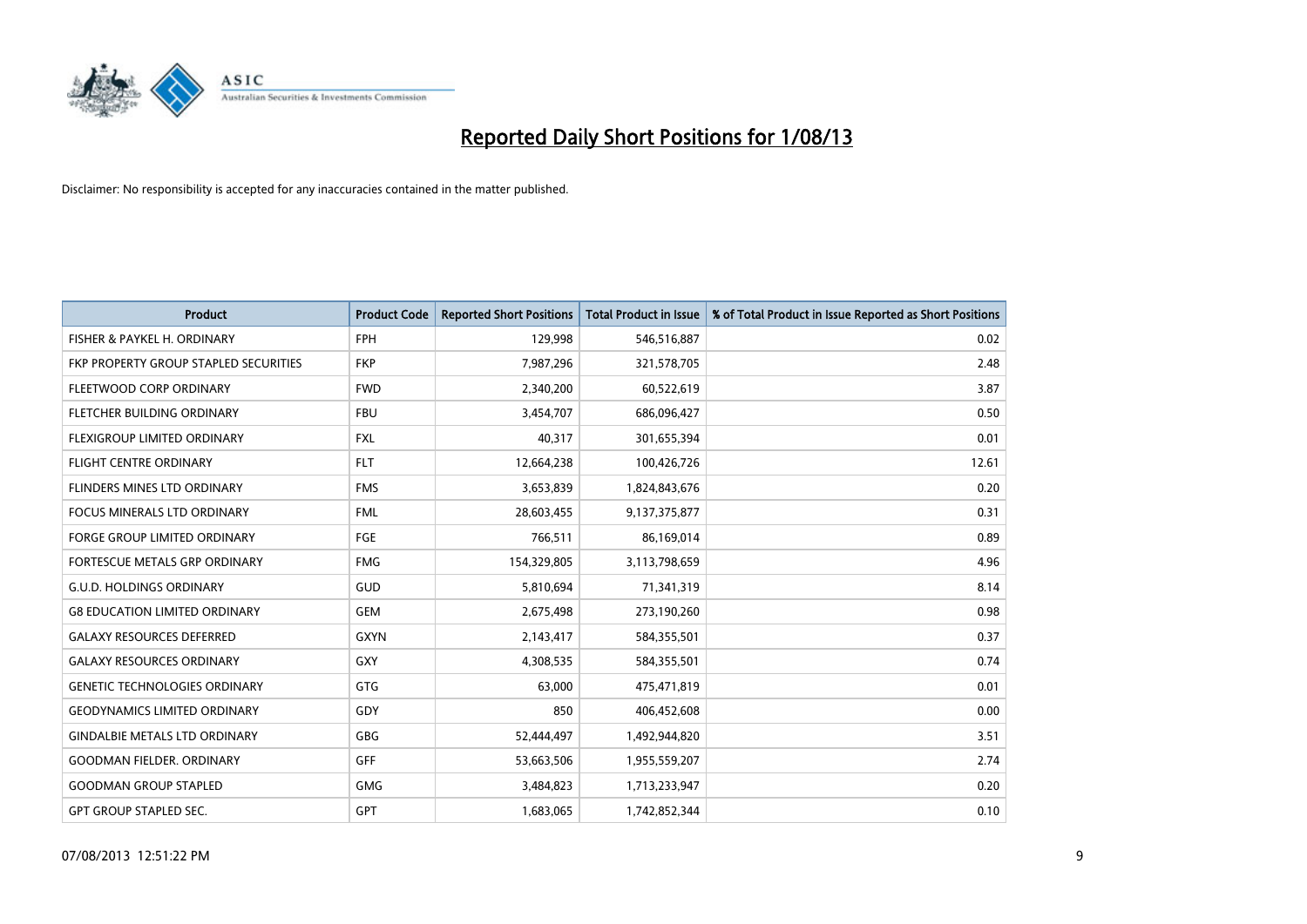

| <b>Product</b>                                   | <b>Product Code</b> | <b>Reported Short Positions</b> | <b>Total Product in Issue</b> | % of Total Product in Issue Reported as Short Positions |
|--------------------------------------------------|---------------------|---------------------------------|-------------------------------|---------------------------------------------------------|
| <b>GRAINCORP LIMITED A CLASS ORDINARY</b>        | <b>GNC</b>          | 140,252                         | 228,855,628                   | 0.06                                                    |
| <b>GRANGE RESOURCES. ORDINARY</b>                | GRR                 | 5,534,985                       | 1,156,492,195                 | 0.48                                                    |
| <b>GREENLAND MIN EN LTD ORDINARY</b>             | GGG                 | 5,517,607                       | 572,720,096                   | 0.96                                                    |
| <b>GROWTHPOINT PROPERTY ORD/UNIT STAPLED SEC</b> | GOZ                 | 49,999                          | 402,830,366                   | 0.01                                                    |
| <b>GRYPHON MINERALS LTD ORDINARY</b>             | GRY                 | 12,099,929                      | 400,464,983                   | 3.02                                                    |
| <b>GUILDFORD COAL LTD ORDINARY</b>               | <b>GUF</b>          | 716,905                         | 635,046,899                   | 0.11                                                    |
| <b>GUNNS LIMITED ORDINARY</b>                    | GNS                 | 51,772,667                      | 848,401,559                   | 6.10                                                    |
| <b>GWA GROUP LTD ORDINARY</b>                    | <b>GWA</b>          | 13,559,574                      | 306,533,770                   | 4.42                                                    |
| <b>HARVEY NORMAN ORDINARY</b>                    | <b>HVN</b>          | 90,651,458                      | 1,062,316,784                 | 8.53                                                    |
| HASTIE GROUP LIMITED ORDINARY                    | <b>HST</b>          | 5,000                           | 137,353,504                   | 0.00                                                    |
| <b>HENDERSON GROUP CDI 1:1</b>                   | <b>HGG</b>          | 1,058,055                       | 745,141,989                   | 0.14                                                    |
| HFA HOLDINGS LIMITED ORDINARY                    | <b>HFA</b>          | 3,809                           | 118,738,157                   | 0.00                                                    |
| <b>HIGHLANDS PACIFIC ORDINARY</b>                | <b>HIG</b>          | 3,153                           | 789,344,774                   | 0.00                                                    |
| HILLGROVE RES LTD ORDINARY                       | <b>HGO</b>          | 1,644,834                       | 1,023,760,221                 | 0.16                                                    |
| HILLS HOLDINGS LTD ORDINARY                      | <b>HIL</b>          | 133,243                         | 246,500,444                   | 0.05                                                    |
| HORIZON OIL LIMITED ORDINARY                     | <b>HZN</b>          | 58,398,237                      | 1,135,266,515                 | 5.14                                                    |
| HOT CHILI LTD ORDINARY                           | <b>HCH</b>          | 533                             | 301,462,196                   | 0.00                                                    |
| <b>IINET LIMITED ORDINARY</b>                    | <b>IIN</b>          | 1,852,862                       | 161,238,847                   | 1.15                                                    |
| <b>ILUKA RESOURCES ORDINARY</b>                  | ILU                 | 39,355,508                      | 418,700,517                   | 9.40                                                    |
| <b>IMDEX LIMITED ORDINARY</b>                    | <b>IMD</b>          | 4,569,949                       | 210,473,188                   | 2.17                                                    |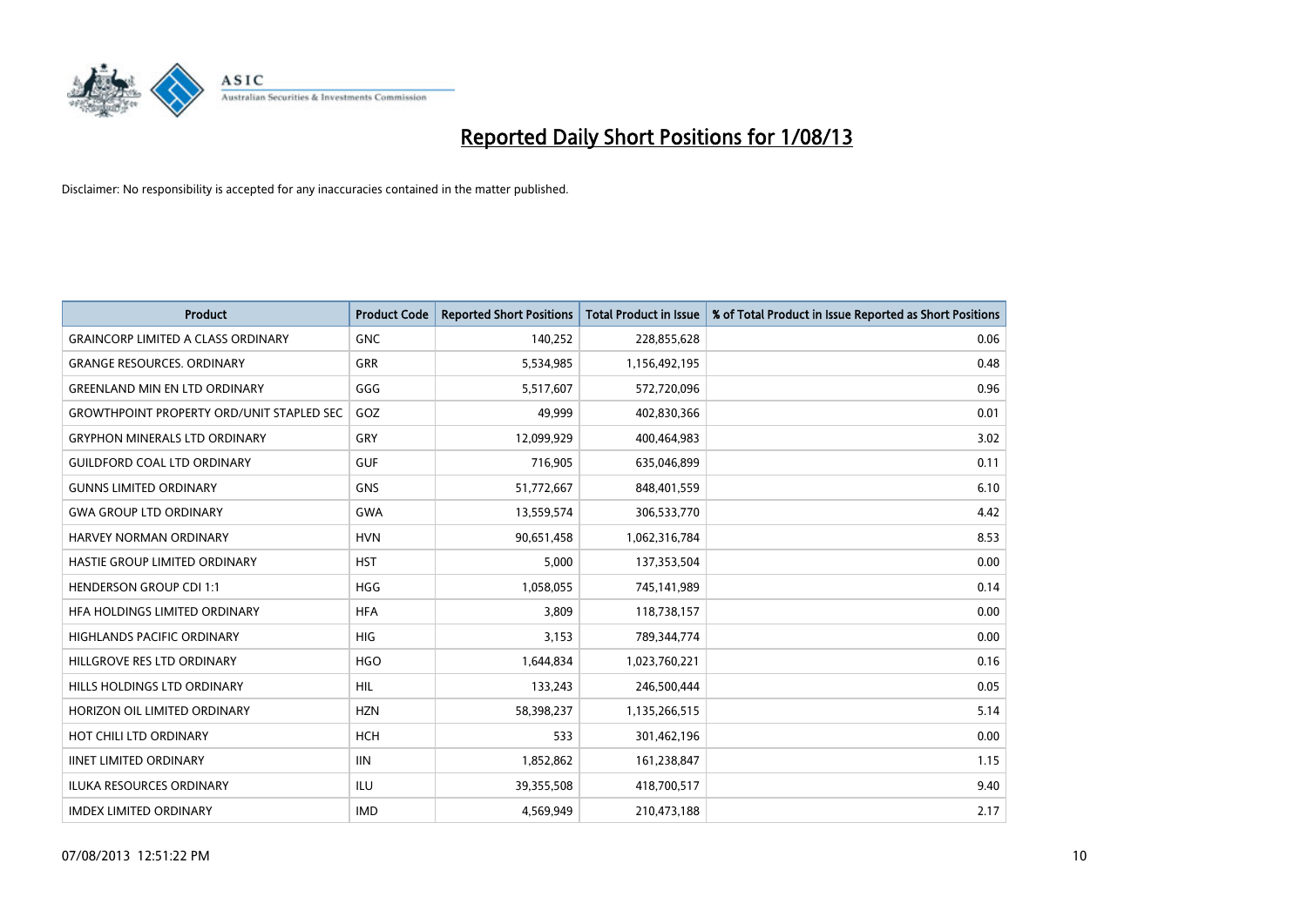

| <b>Product</b>                           | <b>Product Code</b> | <b>Reported Short Positions</b> | <b>Total Product in Issue</b> | % of Total Product in Issue Reported as Short Positions |
|------------------------------------------|---------------------|---------------------------------|-------------------------------|---------------------------------------------------------|
| IMF (AUSTRALIA) LTD ORDINARY             | <b>IMF</b>          | 1,360,709                       | 123,203,426                   | 1.10                                                    |
| <b>INCITEC PIVOT ORDINARY</b>            | IPL                 | 15,735,412                      | 1,628,730,107                 | 0.97                                                    |
| <b>INDEPENDENCE GROUP ORDINARY</b>       | <b>IGO</b>          | 7,194,840                       | 233,321,861                   | 3.08                                                    |
| INDOPHIL RESOURCES ORDINARY              | <b>IRN</b>          | 861,673                         | 1,203,146,194                 | 0.07                                                    |
| <b>INFIGEN ENERGY STAPLED SECURITIES</b> | <b>IFN</b>          | 3,587,933                       | 762,265,972                   | 0.47                                                    |
| <b>INGENIA GROUP STAPLED SECURITIES</b>  | <b>INA</b>          | 1,500                           | 507,179,194                   | 0.00                                                    |
| INOVA RESOURCES LTD ORDINARY             | <b>IVA</b>          | 997,005                         | 728,201,911                   | 0.14                                                    |
| INSURANCE AUSTRALIA ORDINARY             | IAG                 | 5,763,233                       | 2,079,034,021                 | 0.28                                                    |
| INTEGRATED RESEARCH ORDINARY             | IRI                 | 4.995                           | 168,439,953                   | 0.00                                                    |
| <b>INTREPID MINES ORDINARY</b>           | <b>IAU</b>          | 21,068,177                      | 556,033,864                   | 3.79                                                    |
| INVESTA OFFICE FUND STAPLED SECURITIES   | <b>IOF</b>          | 1,364,829                       | 614,047,458                   | 0.22                                                    |
| <b>INVOCARE LIMITED ORDINARY</b>         | <b>IVC</b>          | 3,493,246                       | 110,030,298                   | 3.17                                                    |
| <b>ION LIMITED ORDINARY</b>              | <b>ION</b>          | 164,453                         | 256,365,105                   | 0.06                                                    |
| <b>IOOF HOLDINGS LTD ORDINARY</b>        | IFL                 | 1,801,490                       | 232,118,034                   | 0.78                                                    |
| <b>IRESS LIMITED ORDINARY</b>            | <b>IRE</b>          | 2,427,431                       | 129,614,246                   | 1.87                                                    |
| <b>IRON ORE HOLDINGS ORDINARY</b>        | <b>IOH</b>          | 26,197                          | 161,174,005                   | 0.02                                                    |
| <b>ISELECT LTD ORDINARY</b>              | <b>ISU</b>          | 859,314                         | 259,064,894                   | 0.33                                                    |
| ISHS GLOB HEALTH ETF CDI 1:1             | IXJ                 | 7,594                           | 13,050,000                    | 0.06                                                    |
| JAMES HARDIE INDUST CHESS DEPOSITARY INT | <b>IHX</b>          | 5,469,553                       | 442,091,547                   | 1.24                                                    |
| <b>JB HI-FI LIMITED ORDINARY</b>         | <b>JBH</b>          | 15,742,221                      | 98,947,309                    | 15.91                                                   |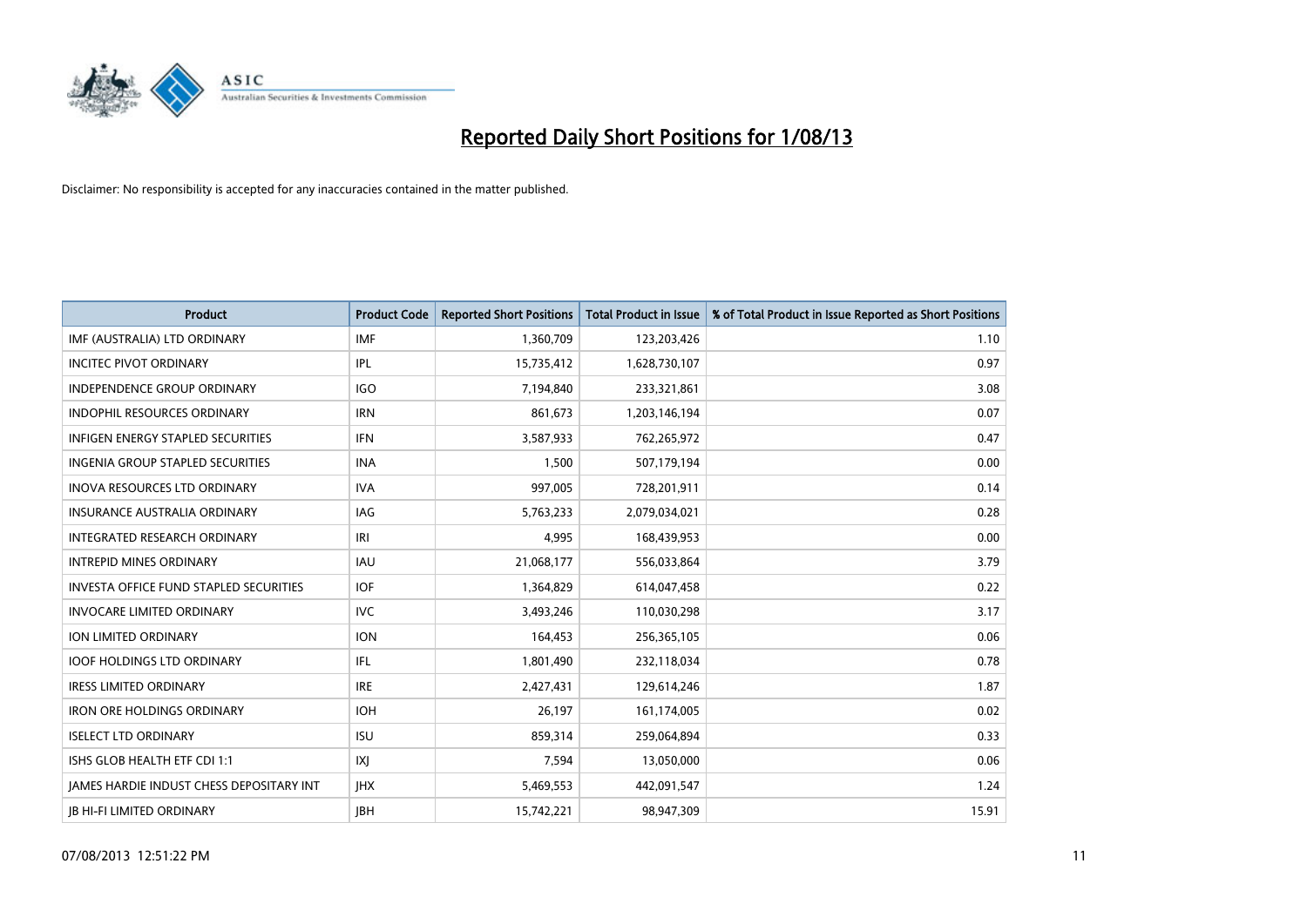

| <b>Product</b>                        | <b>Product Code</b> | <b>Reported Short Positions</b> | <b>Total Product in Issue</b> | % of Total Product in Issue Reported as Short Positions |
|---------------------------------------|---------------------|---------------------------------|-------------------------------|---------------------------------------------------------|
| <b>JUPITER MINES ORDINARY</b>         | <b>IMS</b>          | 5,220                           | 2,281,835,383                 | 0.00                                                    |
| KAGARA LTD ORDINARY                   | KZL                 | 3,391,221                       | 798,953,117                   | 0.42                                                    |
| KAROON GAS AUSTRALIA ORDINARY         | <b>KAR</b>          | 3,726,837                       | 221,420,769                   | 1.68                                                    |
| KATHMANDU HOLD LTD ORDINARY           | <b>KMD</b>          | 60,700                          | 200,215,894                   | 0.03                                                    |
| <b>KBL MINING LIMITED ORDINARY</b>    | <b>KBL</b>          | 1,820                           | 293,535,629                   | 0.00                                                    |
| KINGSGATE CONSOLID, ORDINARY          | <b>KCN</b>          | 10,679,875                      | 152,191,905                   | 7.02                                                    |
| KINGSROSE MINING LTD ORDINARY         | <b>KRM</b>          | 437,474                         | 335,753,851                   | 0.13                                                    |
| LEIGHTON HOLDINGS ORDINARY            | LEI                 | 17,150,324                      | 337,235,188                   | 5.09                                                    |
| LEND LEASE GROUP UNIT/ORD STAPLED     | LLC                 | 868,106                         | 575,508,314                   | 0.15                                                    |
| LINC ENERGY LTD ORDINARY              | <b>LNC</b>          | 18,502,195                      | 518,687,562                   | 3.57                                                    |
| LION SELECTION GRP ORDINARY           | <b>LSX</b>          | 36                              | 95,420,281                    | 0.00                                                    |
| LYCOPODIUM LIMITED ORDINARY           | LYL                 | 3,815                           | 38,955,103                    | 0.01                                                    |
| LYNAS CORPORATION ORDINARY            | <b>LYC</b>          | 202,681,475                     | 1,960,801,292                 | 10.34                                                   |
| <b>M2 TELECOMMUNICATION ORDINARY</b>  | <b>MTU</b>          | 6,120,608                       | 178,430,693                   | 3.43                                                    |
| <b>MACA LIMITED ORDINARY</b>          | <b>MLD</b>          | 77,060                          | 172,500,000                   | 0.04                                                    |
| <b>MACMAHON HOLDINGS ORDINARY</b>     | <b>MAH</b>          | 7,970,586                       | 1,261,699,966                 | 0.63                                                    |
| MACO ATLAS ROADS GRP ORDINARY STAPLED | <b>MQA</b>          | 19,508,441                      | 478,531,436                   | 4.08                                                    |
| MACQUARIE GROUP LTD ORDINARY          | <b>MQG</b>          | 1,361,684                       | 339,824,670                   | 0.40                                                    |
| MAGELLAN FIN GRP LTD ORDINARY         | <b>MFG</b>          | 141,633                         | 152,782,876                   | 0.09                                                    |
| <b>MATRIX C &amp; E LTD ORDINARY</b>  | <b>MCE</b>          | 3,167,612                       | 94,555,428                    | 3.35                                                    |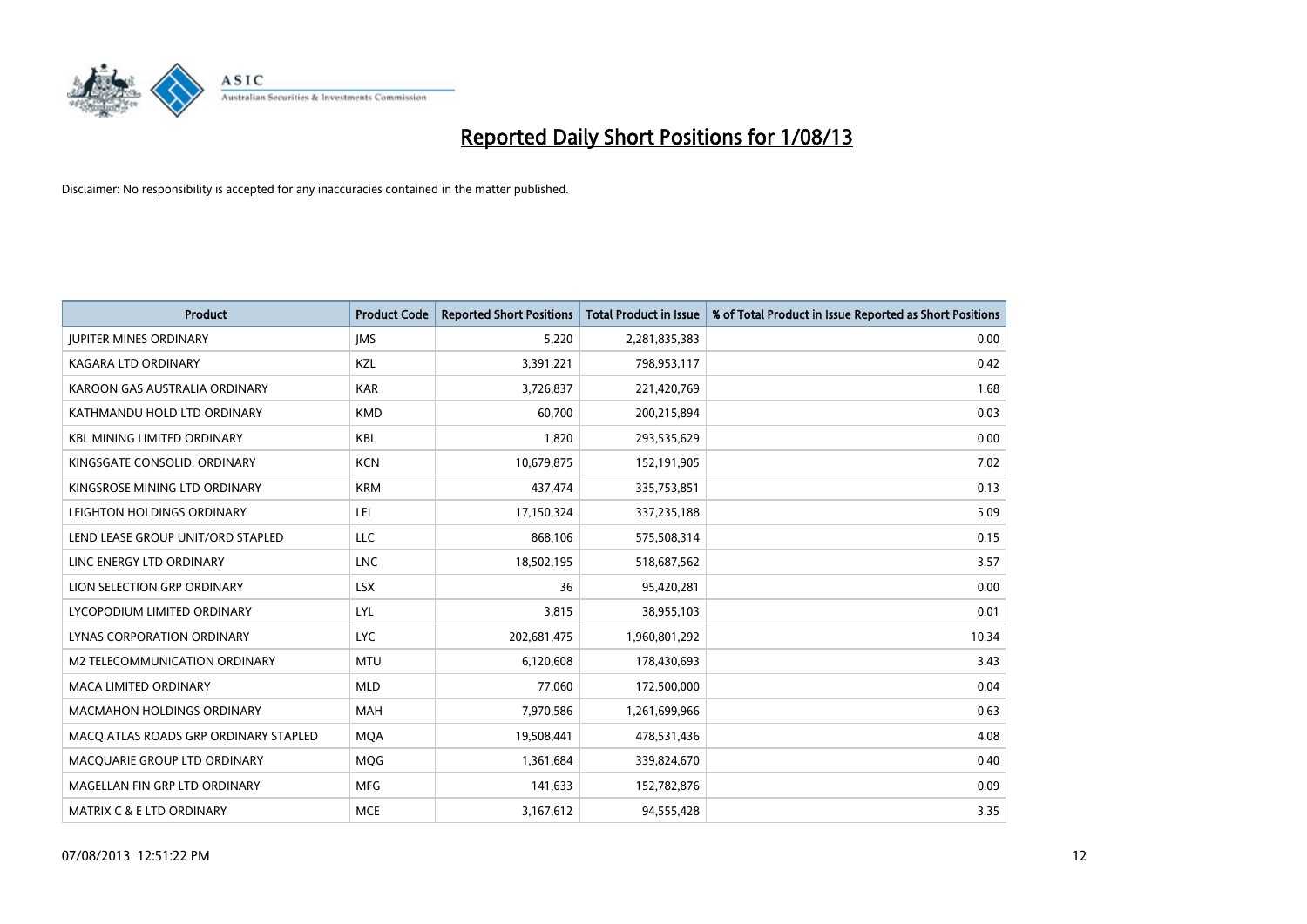

| <b>Product</b>                    | <b>Product Code</b> | <b>Reported Short Positions</b> | <b>Total Product in Issue</b> | % of Total Product in Issue Reported as Short Positions |
|-----------------------------------|---------------------|---------------------------------|-------------------------------|---------------------------------------------------------|
| <b>MAVERICK DRILLING ORDINARY</b> | <b>MAD</b>          | 8,128,728                       | 452,726,751                   | 1.80                                                    |
| MAXITRANS INDUSTRIES ORDINARY     | <b>MXI</b>          | 6,450                           | 183,993,392                   | 0.00                                                    |
| MAYNE PHARMA LTD ORDINARY         | <b>MYX</b>          | 3,080                           | 563,459,968                   | 0.00                                                    |
| MCMILLAN SHAKESPEARE ORDINARY     | <b>MMS</b>          | 2,092,785                       | 74,523,965                    | 2.81                                                    |
| <b>MCPHERSON'S LTD ORDINARY</b>   | <b>MCP</b>          | 10                              | 89,294,198                    | 0.00                                                    |
| MEDUSA MINING LTD ORDINARY        | <b>MML</b>          | 3,663,937                       | 188,903,911                   | 1.94                                                    |
| MEO AUSTRALIA LTD ORDINARY        | <b>MEO</b>          | 19,345                          | 627,264,587                   | 0.00                                                    |
| <b>MERMAID MARINE ORDINARY</b>    | <b>MRM</b>          | 690,656                         | 229,962,314                   | 0.30                                                    |
| MESOBLAST LIMITED ORDINARY        | <b>MSB</b>          | 14,822,359                      | 315,423,901                   | 4.70                                                    |
| METALS X LIMITED ORDINARY         | <b>MLX</b>          | 92,258                          | 1,651,766,110                 | 0.01                                                    |
| METCASH LIMITED ORDINARY          | <b>MTS</b>          | 75,747,926                      | 880,704,786                   | 8.60                                                    |
| MICLYN EXP OFFSHR ORDINARY        | <b>MIO</b>          | 460,435                         | 281,538,972                   | 0.16                                                    |
| MIGHTY RIVER POWER ORDINARY       | <b>MYT</b>          | 758,881                         | 1,400,000,094                 | 0.05                                                    |
| MINCOR RESOURCES NL ORDINARY      | <b>MCR</b>          | 2,509,851                       | 188,208,274                   | 1.33                                                    |
| MINERAL DEPOSITS ORDINARY         | <b>MDL</b>          | 3,239,766                       | 83,538,786                    | 3.88                                                    |
| MINERAL RESOURCES. ORDINARY       | <b>MIN</b>          | 8,800,811                       | 185,987,992                   | 4.73                                                    |
| MIRABELA NICKEL LTD ORDINARY      | <b>MBN</b>          | 18,591,954                      | 876,801,147                   | 2.12                                                    |
| MIRVAC GROUP STAPLED SECURITIES   | <b>MGR</b>          | 9,009,972                       | 3,664,938,678                 | 0.25                                                    |
| MOLOPO ENERGY LTD ORDINARY        | <b>MPO</b>          | 297,514                         | 246,664,291                   | 0.12                                                    |
| MONADELPHOUS GROUP ORDINARY       | <b>MND</b>          | 11,190,426                      | 90,940,258                    | 12.31                                                   |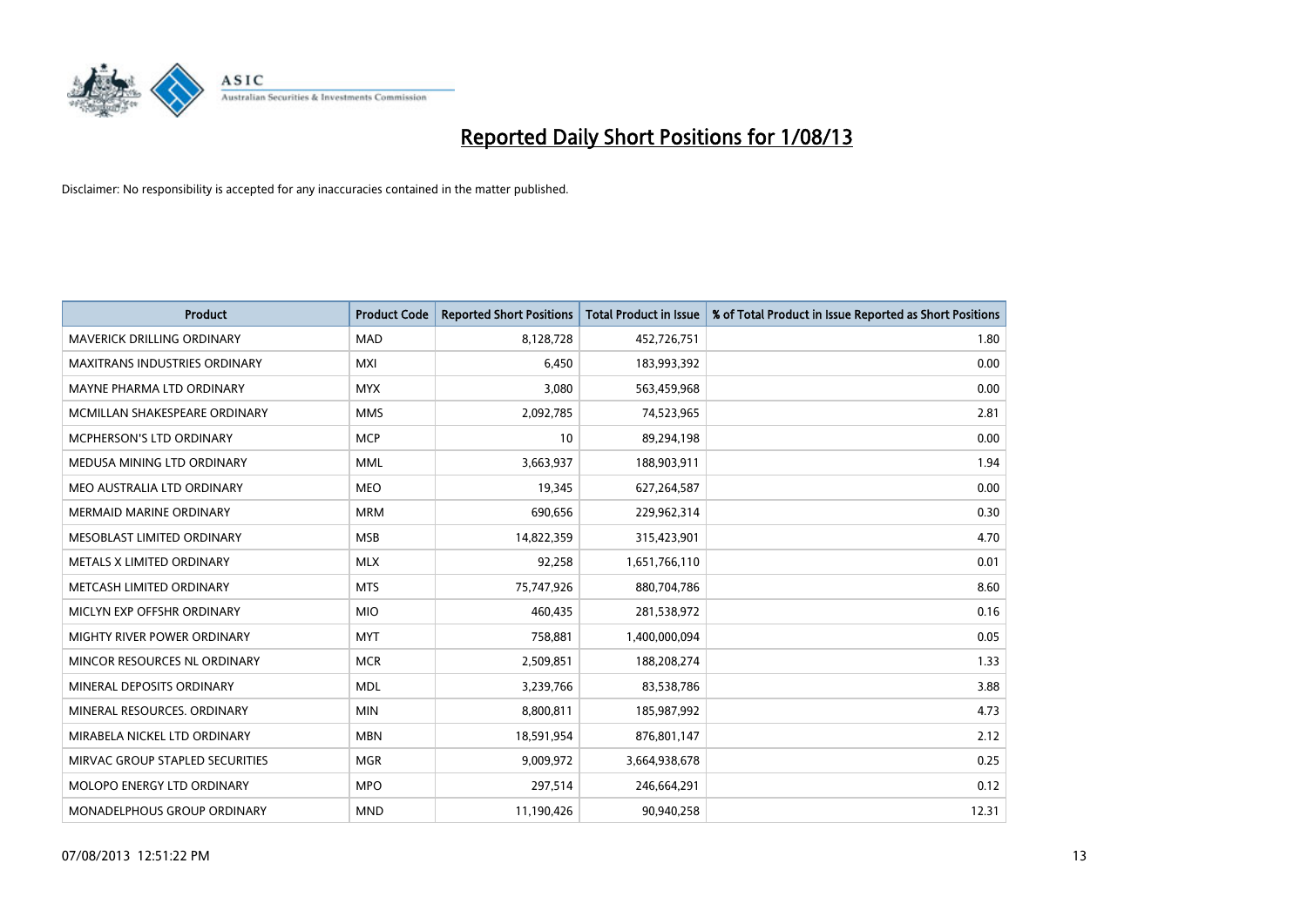

| <b>Product</b>                    | <b>Product Code</b> | <b>Reported Short Positions</b> | <b>Total Product in Issue</b> | % of Total Product in Issue Reported as Short Positions |
|-----------------------------------|---------------------|---------------------------------|-------------------------------|---------------------------------------------------------|
| MORTGAGE CHOICE LTD ORDINARY      | MOC                 | 1,032,806                       | 123,431,282                   | 0.84                                                    |
| <b>MOUNT GIBSON IRON ORDINARY</b> | <b>MGX</b>          | 19,529,838                      | 1,090,584,232                 | 1.79                                                    |
| MULTIPLEX SITES SITES             | <b>MXUPA</b>        | 1,171                           | 4,500,000                     | 0.03                                                    |
| MURCHISON METALS LTD ORDINARY     | <b>MMX</b>          | 3,162,420                       | 450,497,346                   | 0.70                                                    |
| <b>MYER HOLDINGS LTD ORDINARY</b> | <b>MYR</b>          | 81,289,499                      | 583,594,551                   | 13.93                                                   |
| NATIONAL AUST, BANK ORDINARY      | <b>NAB</b>          | 7,318,035                       | 2,348,870,499                 | 0.31                                                    |
| NAVITAS LIMITED ORDINARY          | <b>NVT</b>          | 7,955,988                       | 375,367,918                   | 2.12                                                    |
| NEON ENERGY LIMITED ORDINARY      | <b>NEN</b>          | 954,548                         | 552,637,848                   | 0.17                                                    |
| NEW HOPE CORPORATION ORDINARY     | <b>NHC</b>          | 1,555,259                       | 830,563,352                   | 0.19                                                    |
| NEW STANDARD ENERGY ORDINARY      | <b>NSE</b>          | 322,032                         | 305,331,847                   | 0.11                                                    |
| NEWCREST MINING ORDINARY          | <b>NCM</b>          | 4,752,627                       | 766,510,971                   | 0.62                                                    |
| NEWS CORP. A NON-VOTING CDI       | <b>NNCLV</b>        | 3,166,344                       | 379,388,744                   | 0.83                                                    |
| NEWS CORP. B VOTING CDI           | <b>NNC</b>          | 1,125,586                       | 199,630,239                   | 0.56                                                    |
| NEWSAT LIMITED ORDINARY           | <b>NWT</b>          | 15,440                          | 539,578,507                   | 0.00                                                    |
| NEXTDC LIMITED ORDINARY           | <b>NXT</b>          | 6,206,366                       | 173,673,716                   | 3.57                                                    |
| NEXUS ENERGY LIMITED ORDINARY     | <b>NXS</b>          | 3,600,225                       | 1,330,219,459                 | 0.27                                                    |
| NIB HOLDINGS LIMITED ORDINARY     | <b>NHF</b>          | 451,543                         | 439,004,182                   | 0.10                                                    |
| NIDO PETROLEUM ORDINARY           | <b>NDO</b>          | 42,500                          | 2,046,650,968                 | 0.00                                                    |
| NOBLE MINERAL RES ORDINARY        | <b>NMG</b>          | 2,365,726                       | 666,397,952                   | 0.36                                                    |
| NORFOLK GROUP ORDINARY            | <b>NFK</b>          | 50                              | 161,999,196                   | 0.00                                                    |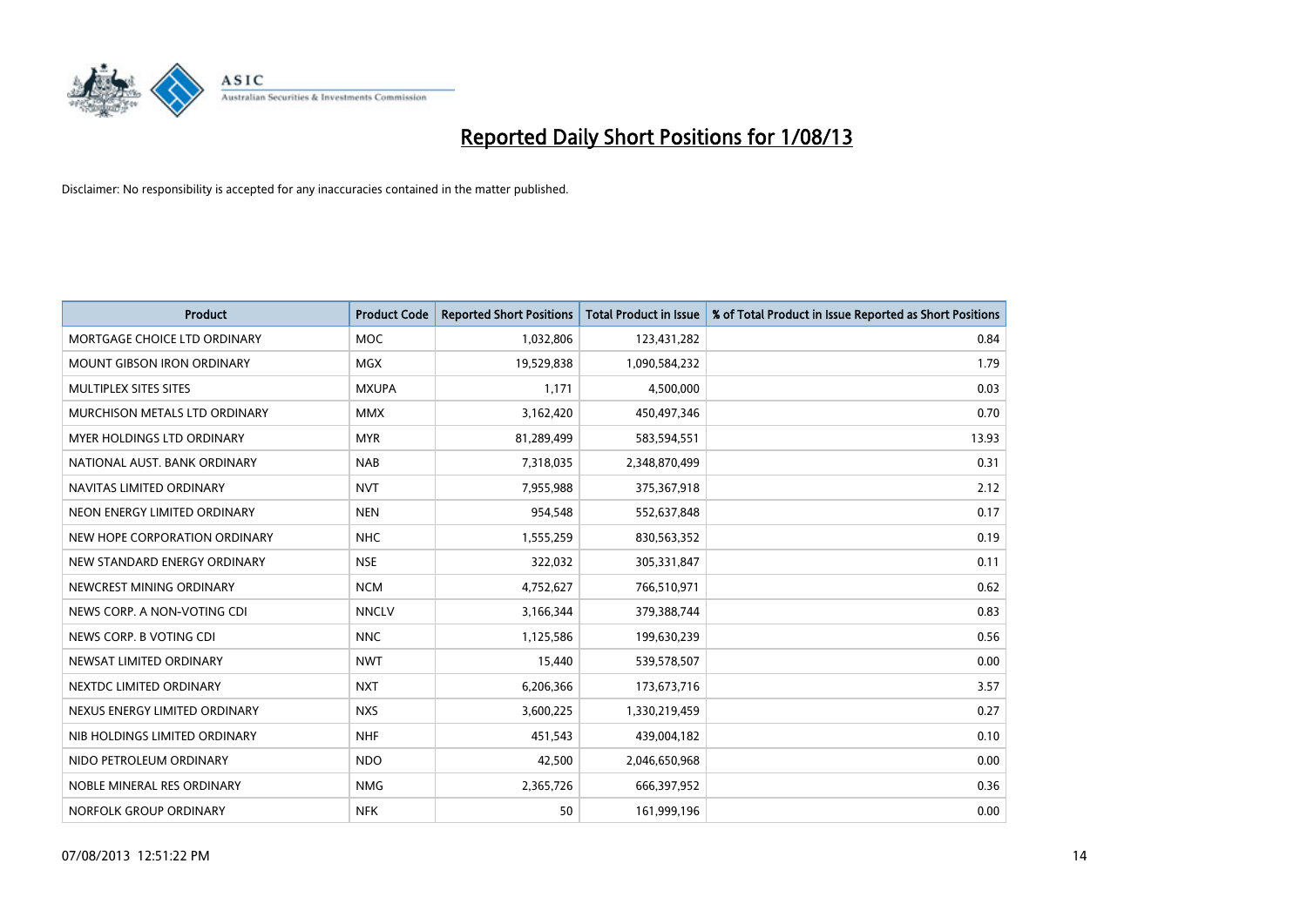

| <b>Product</b>                        | <b>Product Code</b> | <b>Reported Short Positions</b> | <b>Total Product in Issue</b> | % of Total Product in Issue Reported as Short Positions |
|---------------------------------------|---------------------|---------------------------------|-------------------------------|---------------------------------------------------------|
| NORTHERN IRON LTD ORDINARY            | <b>NFE</b>          | 1,617,501                       | 484,405,314                   | 0.33                                                    |
| NORTHERN STAR ORDINARY                | <b>NST</b>          | 6,108,393                       | 424,279,762                   | 1.44                                                    |
| NOVOGEN LIMITED ORDINARY              | <b>NRT</b>          | 21,016                          | 140,414,192                   | 0.01                                                    |
| NRW HOLDINGS LIMITED ORDINARY         | <b>NWH</b>          | 18,469,951                      | 278,888,011                   | 6.62                                                    |
| NUCOAL RESOURCES LTD ORDINARY         | <b>NCR</b>          | 102,652                         | 768,612,354                   | 0.01                                                    |
| NUFARM LIMITED ORDINARY               | <b>NUF</b>          | 15,385,855                      | 262,954,040                   | 5.85                                                    |
| OCEANAGOLD CORP. CHESS DEPOSITARY INT | <b>OGC</b>          | 596,564                         | 293,574,586                   | 0.20                                                    |
| OIL SEARCH LTD ORDINARY               | OSH                 | 6,908,191                       | 1,340,018,530                 | 0.52                                                    |
| OM HOLDINGS LIMITED ORDINARY          | OMH                 | 3,220,133                       | 733,423,337                   | 0.44                                                    |
| ORICA LIMITED ORDINARY                | ORI                 | 8,384,009                       | 368,203,632                   | 2.28                                                    |
| ORIGIN ENERGY ORDINARY                | <b>ORG</b>          | 13,221,853                      | 1,097,963,570                 | 1.20                                                    |
| OROCOBRE LIMITED ORDINARY             | <b>ORE</b>          | 489,560                         | 117,745,140                   | 0.42                                                    |
| OROTONGROUP LIMITED ORDINARY          | ORL                 | 308,124                         | 40,880,902                    | 0.75                                                    |
| ORPHEUS ENERGY LTD ORDINARY           | <b>OEG</b>          | 67,200                          | 130,475,919                   | 0.05                                                    |
| <b>OZ MINERALS ORDINARY</b>           | <b>OZL</b>          | 9,202,758                       | 303,470,022                   | 3.03                                                    |
| PACIFIC BRANDS ORDINARY               | <b>PBG</b>          | 14,401,310                      | 912,915,695                   | 1.58                                                    |
| PALADIN ENERGY LTD ORDINARY           | <b>PDN</b>          | 108,321,921                     | 837,187,808                   | 12.94                                                   |
| PANAUST LIMITED ORDINARY              | <b>PNA</b>          | 6,513,155                       | 619,084,930                   | 1.05                                                    |
| PANORAMIC RESOURCES ORDINARY          | PAN                 | 136,923                         | 260,676,416                   | 0.05                                                    |
| PAPERLINX LIMITED ORDINARY            | <b>PPX</b>          | 48,101                          | 609,280,761                   | 0.01                                                    |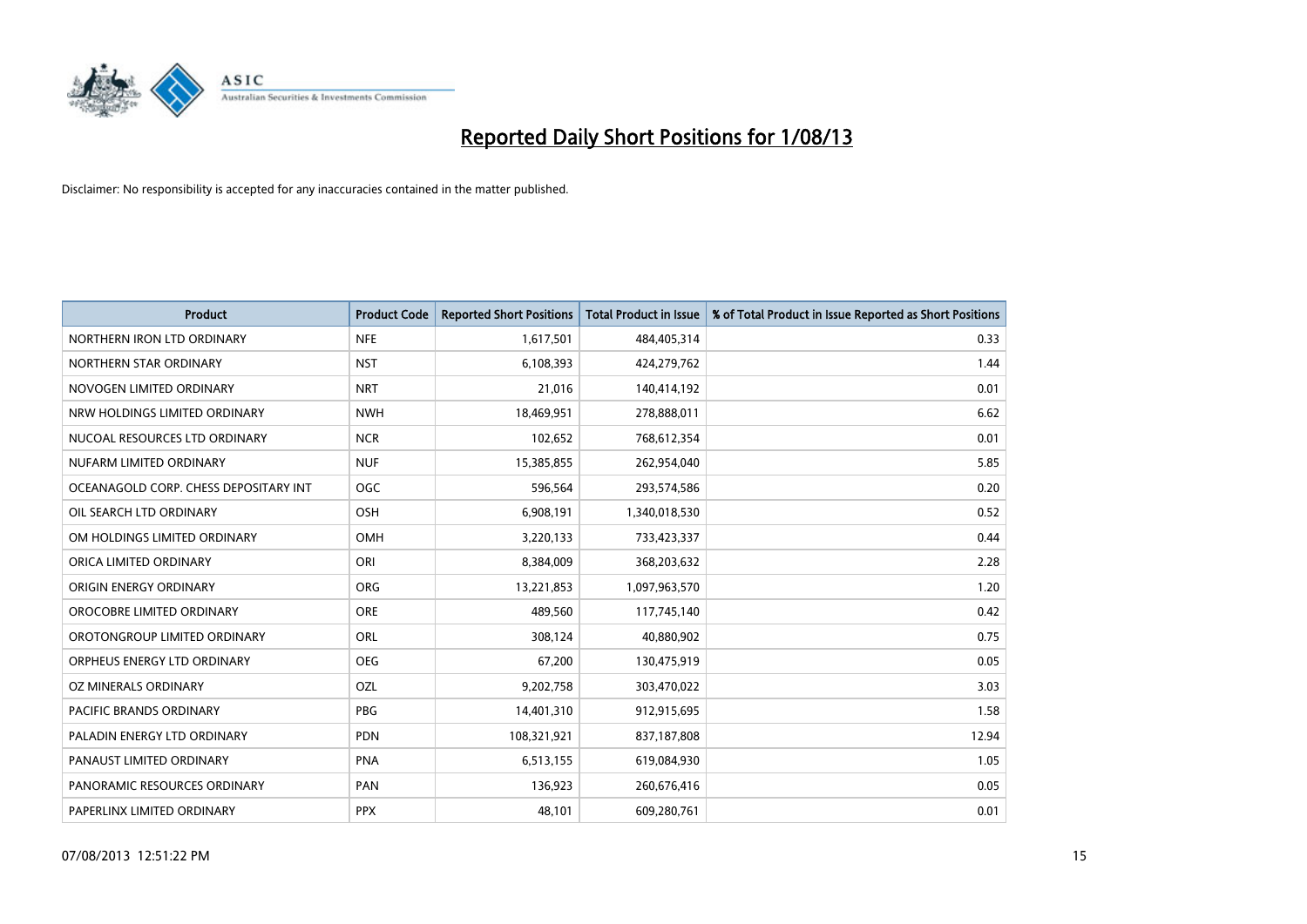

| <b>Product</b>                 | <b>Product Code</b> | <b>Reported Short Positions</b> | <b>Total Product in Issue</b> | % of Total Product in Issue Reported as Short Positions |
|--------------------------------|---------------------|---------------------------------|-------------------------------|---------------------------------------------------------|
| PAPILLON RES LTD ORDINARY      | PIR                 | 9,183,606                       | 337,544,210                   | 2.72                                                    |
| PEEL MINING LIMITED ORDINARY   | <b>PEX</b>          | 25,291                          | 129,871,683                   | 0.02                                                    |
| PEET LIMITED ORDINARY          | <b>PPC</b>          | 3,391,694                       | 431,986,887                   | 0.79                                                    |
| PERILYA LIMITED ORDINARY       | <b>PEM</b>          | 5,993                           | 769,316,426                   | 0.00                                                    |
| PERPETUAL LIMITED ORDINARY     | PPT                 | 2,235,260                       | 41,980,678                    | 5.32                                                    |
| PERSEUS MINING LTD ORDINARY    | PRU                 | 17,399,680                      | 457,962,088                   | 3.80                                                    |
| PHARMAXIS LTD ORDINARY         | <b>PXS</b>          | 6,927,576                       | 308,548,389                   | 2.25                                                    |
| PHOSPHAGENICS LTD. ORDINARY    | POH                 | 274,058                         | 1,020,465,957                 | 0.03                                                    |
| PLATINUM ASSET ORDINARY        | <b>PTM</b>          | 3,659,775                       | 578,145,695                   | 0.63                                                    |
| PLATINUM AUSTRALIA ORDINARY    | <b>PLA</b>          | 836,127                         | 504,968,043                   | 0.17                                                    |
| PMI GOLD CORP CDI 1:1          | <b>PVM</b>          | 232,274                         | 151,793,751                   | 0.15                                                    |
| PMP LIMITED ORDINARY           | <b>PMP</b>          | 28,840                          | 323,781,124                   | 0.01                                                    |
| PREMIER INVESTMENTS ORDINARY   | <b>PMV</b>          | 1,462,806                       | 155,260,478                   | 0.94                                                    |
| PRIMA BIOMED LTD ORDINARY      | <b>PRR</b>          | 2,653,527                       | 1,159,559,341                 | 0.23                                                    |
| PRIMARY HEALTH CARE ORDINARY   | <b>PRY</b>          | 27,919,039                      | 503,921,941                   | 5.54                                                    |
| PRIMEAG AUSTRALIA ORDINARY     | PAG                 | 20,331                          | 266,394,444                   | 0.01                                                    |
| PROGRAMMED ORDINARY            | <b>PRG</b>          | 407,688                         | 118,192,527                   | 0.34                                                    |
| <b>QANTAS AIRWAYS ORDINARY</b> | QAN                 | 30,797,789                      | 2,241,745,788                 | 1.37                                                    |
| OBE INSURANCE GROUP ORDINARY   | OBE                 | 29,388,680                      | 1,220,868,532                 | 2.41                                                    |
| ORXPHARMA LTD ORDINARY         | <b>ORX</b>          | 1,140,118                       | 144,785,606                   | 0.79                                                    |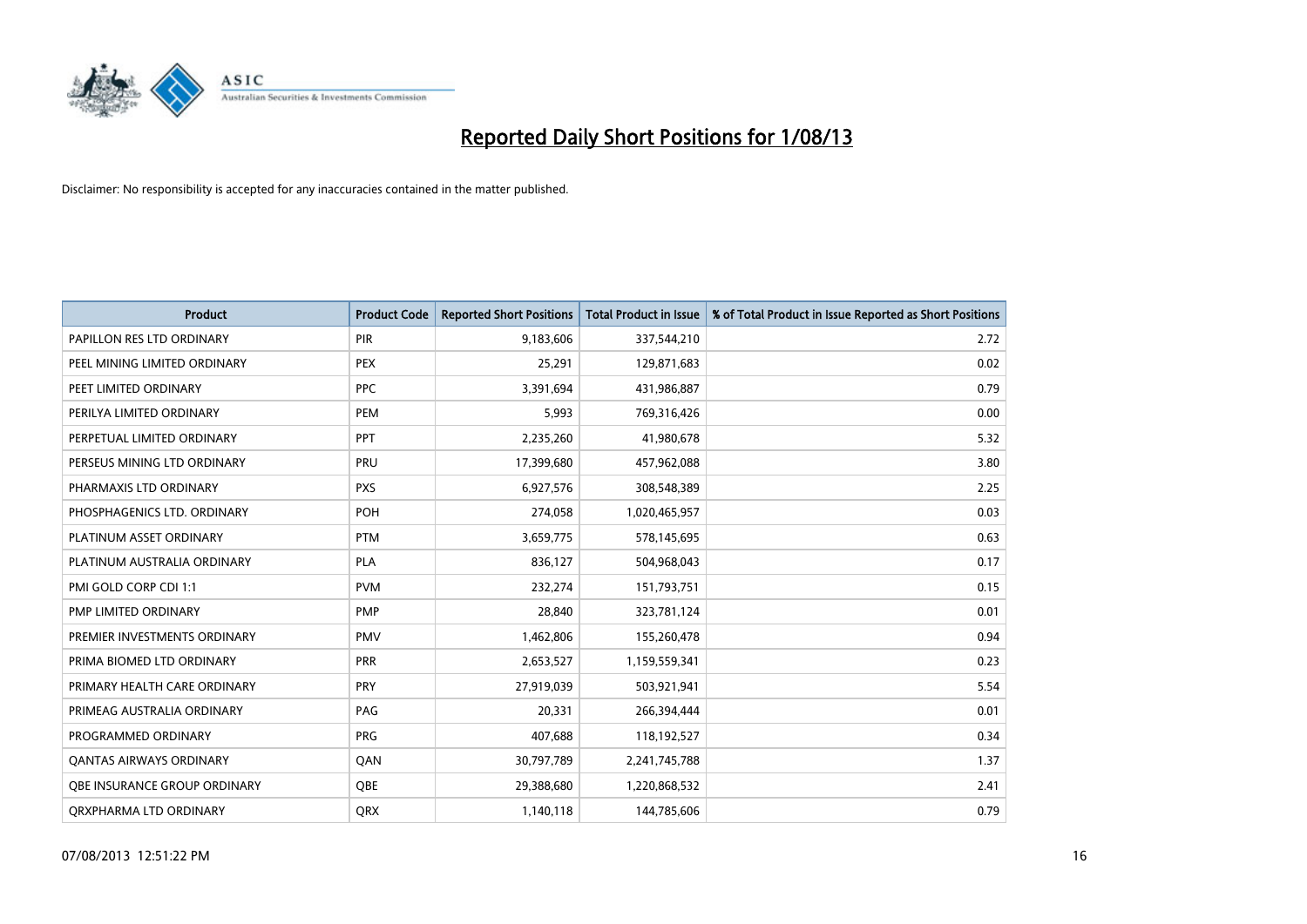

| <b>Product</b>                      | <b>Product Code</b> | <b>Reported Short Positions</b> | <b>Total Product in Issue</b> | % of Total Product in Issue Reported as Short Positions |
|-------------------------------------|---------------------|---------------------------------|-------------------------------|---------------------------------------------------------|
| <b>QUBE HOLDINGS LTD ORDINARY</b>   | <b>QUB</b>          | 15,189,246                      | 928,965,547                   | 1.64                                                    |
| RAMELIUS RESOURCES ORDINARY         | <b>RMS</b>          | 3,311,815                       | 337,896,949                   | 0.98                                                    |
| RAMSAY HEALTH CARE ORDINARY         | <b>RHC</b>          | 1,967,885                       | 202,081,252                   | 0.97                                                    |
| RANGE RESOURCES LTD ORDINARY        | <b>RRS</b>          | 44,458                          | 2,873,969,974                 | 0.00                                                    |
| <b>RCR TOMLINSON ORDINARY</b>       | <b>RCR</b>          | 1,181,870                       | 132,431,265                   | 0.89                                                    |
| <b>REA GROUP ORDINARY</b>           | <b>REA</b>          | 666,560                         | 131,714,699                   | 0.51                                                    |
| <b>RED 5 LIMITED ORDINARY</b>       | <b>RED</b>          | 1,014,178                       | 135,488,008                   | 0.75                                                    |
| RED FORK ENERGY ORDINARY            | <b>RFE</b>          | 4,058,424                       | 446,551,719                   | 0.91                                                    |
| REDBANK ENERGY LTD ORDINARY         | AEJ                 | 13                              | 786,287                       | 0.00                                                    |
| REECE AUSTRALIA LTD. ORDINARY       | <b>REH</b>          | 321                             | 99,600,000                    | 0.00                                                    |
| <b>REGIS RESOURCES ORDINARY</b>     | <b>RRL</b>          | 12,712,825                      | 477,287,629                   | 2.66                                                    |
| RESMED INC CDI 10:1                 | <b>RMD</b>          | 8,969,733                       | 1,556,242,300                 | 0.58                                                    |
| RESOLUTE MINING ORDINARY            | <b>RSG</b>          | 2,074,596                       | 640,994,224                   | 0.32                                                    |
| RESOURCE EQUIP LTD ORDINARY         | <b>RQL</b>          | 673                             | 248,990,471                   | 0.00                                                    |
| <b>RESOURCE GENERATION ORDINARY</b> | <b>RES</b>          | 170,072                         | 332,234,604                   | 0.05                                                    |
| RETAIL FOOD GROUP ORDINARY          | <b>RFG</b>          | 2,563,585                       | 130,301,190                   | 1.97                                                    |
| REX MINERALS LIMITED ORDINARY       | <b>RXM</b>          | 1,894,372                       | 188,907,284                   | 1.00                                                    |
| RHG LIMITED ORDINARY                | <b>RHG</b>          | 371                             | 308,483,177                   | 0.00                                                    |
| <b>RIALTO ENERGY ORDINARY</b>       | <b>RIA</b>          | 41                              | 786,649,489                   | 0.00                                                    |
| RIDLEY CORPORATION ORDINARY         | <b>RIC</b>          | 657,014                         | 307,817,071                   | 0.21                                                    |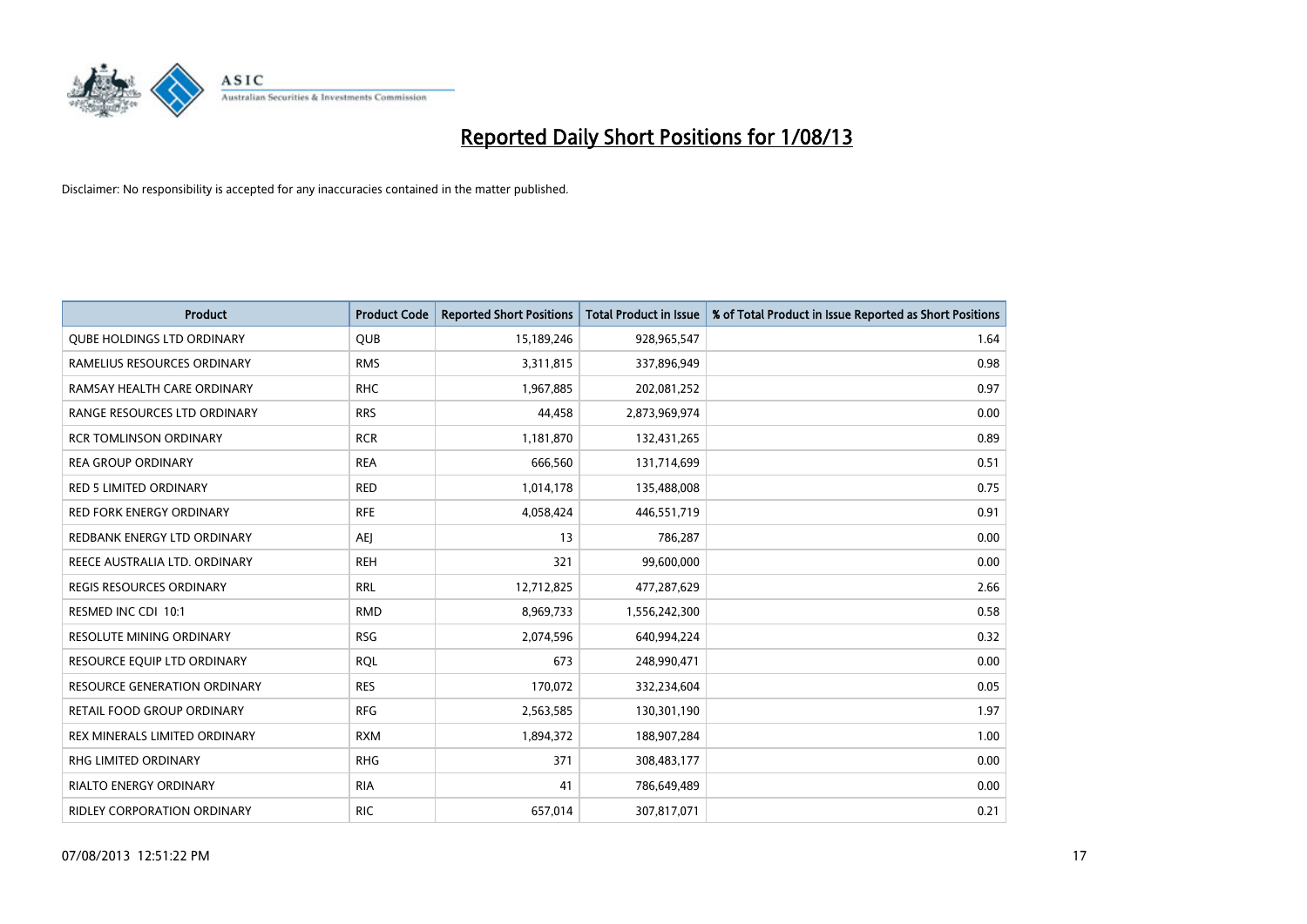

| <b>Product</b>                        | <b>Product Code</b> | <b>Reported Short Positions</b> | <b>Total Product in Issue</b> | % of Total Product in Issue Reported as Short Positions |
|---------------------------------------|---------------------|---------------------------------|-------------------------------|---------------------------------------------------------|
| RIO TINTO LIMITED ORDINARY            | <b>RIO</b>          | 5,483,256                       | 435,758,720                   | 1.26                                                    |
| ROBUST RESOURCES ORDINARY             | <b>ROL</b>          | 244                             | 88,139,423                    | 0.00                                                    |
| ROC OIL COMPANY ORDINARY              | <b>ROC</b>          | 1,753,583                       | 683,235,552                   | 0.26                                                    |
| SAI GLOBAL LIMITED ORDINARY           | SAI                 | 11,800,994                      | 209,466,179                   | 5.63                                                    |
| SALMAT LIMITED ORDINARY               | <b>SLM</b>          | 56,512                          | 159,812,799                   | 0.04                                                    |
| SANDFIRE RESOURCES ORDINARY           | <b>SFR</b>          | 4,036,948                       | 155,640,968                   | 2.59                                                    |
| SANTANA MINERALS LTD ORDINARY         | <b>SMI</b>          | 488,715                         | 97,725,799                    | 0.50                                                    |
| <b>SANTOS LTD ORDINARY</b>            | <b>STO</b>          | 5,503,889                       | 965,584,404                   | 0.57                                                    |
| SARACEN MINERAL ORDINARY              | <b>SAR</b>          | 19,622,294                      | 595,263,186                   | 3.30                                                    |
| SCA PROPERTY GROUP STAPLED SECURITIES | <b>SCP</b>          | 34,062,997                      | 642,417,140                   | 5.30                                                    |
| SEDGMAN LIMITED ORDINARY              | SDM                 | 620,979                         | 220,368,310                   | 0.28                                                    |
| SEEK LIMITED ORDINARY                 | <b>SEK</b>          | 19,791,719                      | 337,833,019                   | 5.86                                                    |
| SELECT HARVESTS ORDINARY              | <b>SHV</b>          | 23,568                          | 57,462,851                    | 0.04                                                    |
| SENEX ENERGY LIMITED ORDINARY         | SXY                 | 6,233,387                       | 1,141,310,350                 | 0.55                                                    |
| SERVCORP LIMITED ORDINARY             | SRV                 | 242                             | 98,432,275                    | 0.00                                                    |
| SERVICE STREAM ORDINARY               | SSM                 | 477,216                         | 283,418,867                   | 0.17                                                    |
| SEVEN GROUP HOLDINGS ORDINARY         | <b>SVW</b>          | 4,612,157                       | 308,160,281                   | 1.50                                                    |
| SEVEN WEST MEDIA LTD ORDINARY         | <b>SWM</b>          | 4,073,566                       | 999,160,872                   | 0.41                                                    |
| SIGMA PHARMACEUTICAL ORDINARY         | <b>SIP</b>          | 5,559,565                       | 1,135,152,441                 | 0.49                                                    |
| SILEX SYSTEMS ORDINARY                | <b>SLX</b>          | 1,907,682                       | 170,249,150                   | 1.12                                                    |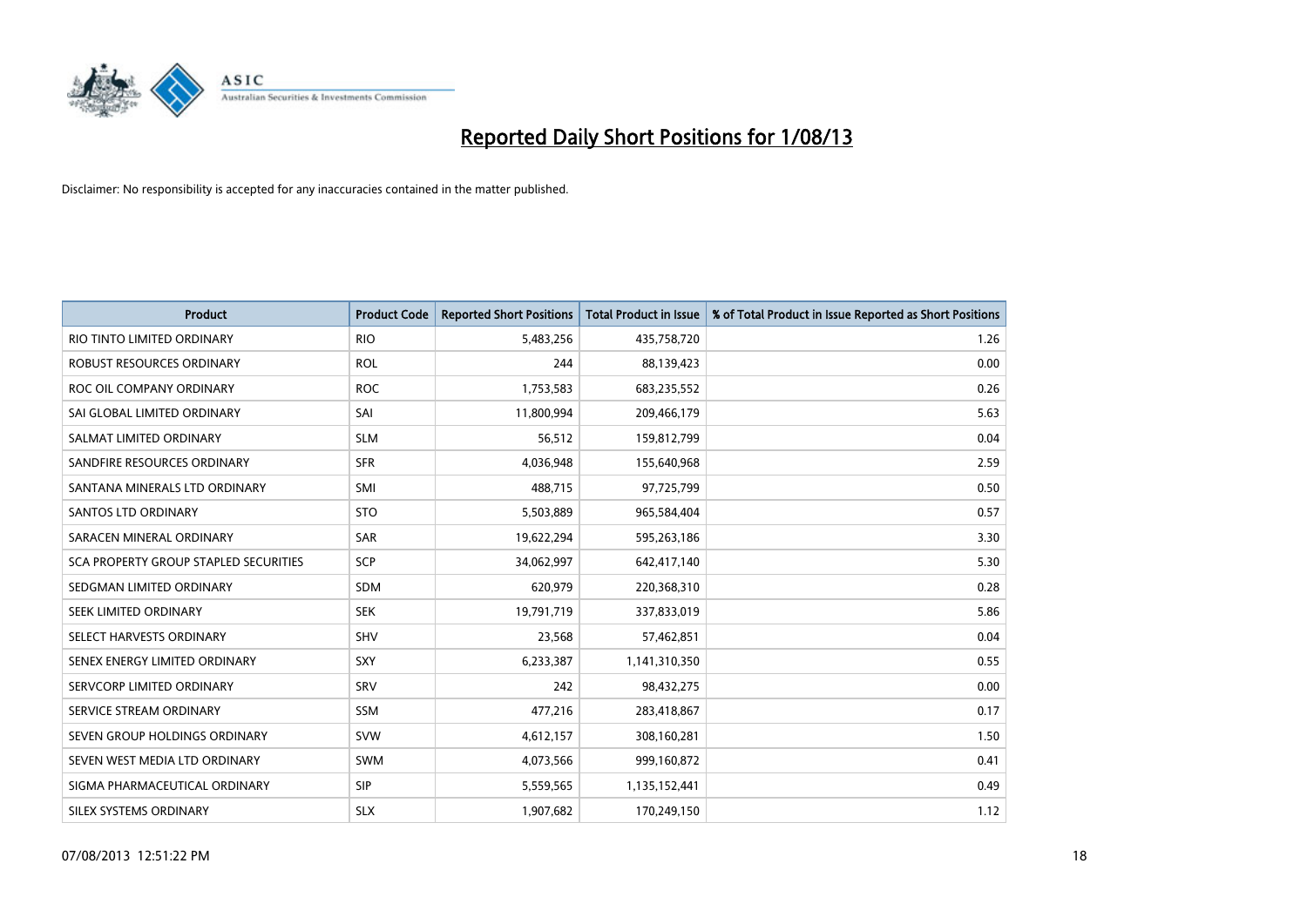

| <b>Product</b>                           | <b>Product Code</b> | <b>Reported Short Positions</b> | <b>Total Product in Issue</b> | % of Total Product in Issue Reported as Short Positions |
|------------------------------------------|---------------------|---------------------------------|-------------------------------|---------------------------------------------------------|
| SILVER CHEF LIMITED ORDINARY             | SIV                 | 51,211                          | 28,762,745                    | 0.18                                                    |
| SILVER LAKE RESOURCE ORDINARY            | <b>SLR</b>          | 11,169,836                      | 379,048,750                   | 2.95                                                    |
| SIMS METAL MGMT LTD ORDINARY             | SGM                 | 9,272,221                       | 204,314,281                   | 4.54                                                    |
| SINGAPORE TELECOMM. CHESS DEPOSITARY INT | SGT                 | 3,145,239                       | 193,182,091                   | 1.63                                                    |
| SIRIUS RESOURCES NL ORDINARY             | <b>SIR</b>          | 4,281,186                       | 227,020,167                   | 1.89                                                    |
| SIRTEX MEDICAL ORDINARY                  | <b>SRX</b>          | 603,023                         | 56,079,887                    | 1.08                                                    |
| SKILLED GROUP LTD ORDINARY               | <b>SKE</b>          | 5,089,522                       | 233,533,526                   | 2.18                                                    |
| <b>SLATER &amp; GORDON ORDINARY</b>      | <b>SGH</b>          | 942                             | 196,809,265                   | 0.00                                                    |
| SMS MANAGEMENT, ORDINARY                 | <b>SMX</b>          | 1,838,538                       | 69,919,865                    | 2.63                                                    |
| SONIC HEALTHCARE ORDINARY                | <b>SHL</b>          | 7,706,040                       | 397,205,681                   | 1.94                                                    |
| SOUL PATTINSON (W.H) ORDINARY            | SOL                 | 74,005                          | 239,395,320                   | 0.03                                                    |
| SOUTH BOULDER MINES ORDINARY             | <b>STB</b>          | 272                             | 127,952,826                   | 0.00                                                    |
| SP AUSNET STAPLED SECURITIES             | <b>SPN</b>          | 35,257,879                      | 3,376,325,523                 | 1.04                                                    |
| SPARK INFRASTRUCTURE STAPLED NOTE & UNIT | SKI                 | 54,413,191                      | 1,326,734,264                 | 4.10                                                    |
| SPDR 200 FUND ETF UNITS                  | <b>STW</b>          | 60,319                          | 45,278,688                    | 0.13                                                    |
| SPECIALTY FASHION ORDINARY               | <b>SFH</b>          | 60,706                          | 192,236,121                   | 0.03                                                    |
| ST BARBARA LIMITED ORDINARY              | <b>SBM</b>          | 26,322,872                      | 488,074,077                   | 5.39                                                    |
| STARPHARMA HOLDINGS ORDINARY             | <b>SPL</b>          | 15,649,702                      | 283,864,948                   | 5.51                                                    |
| STHN CROSS MEDIA ORDINARY                | <b>SXL</b>          | 8,228,061                       | 704,858,524                   | 1.17                                                    |
| STOCKLAND UNITS/ORD STAPLED              | SGP                 | 8,846,714                       | 2,305,750,747                 | 0.38                                                    |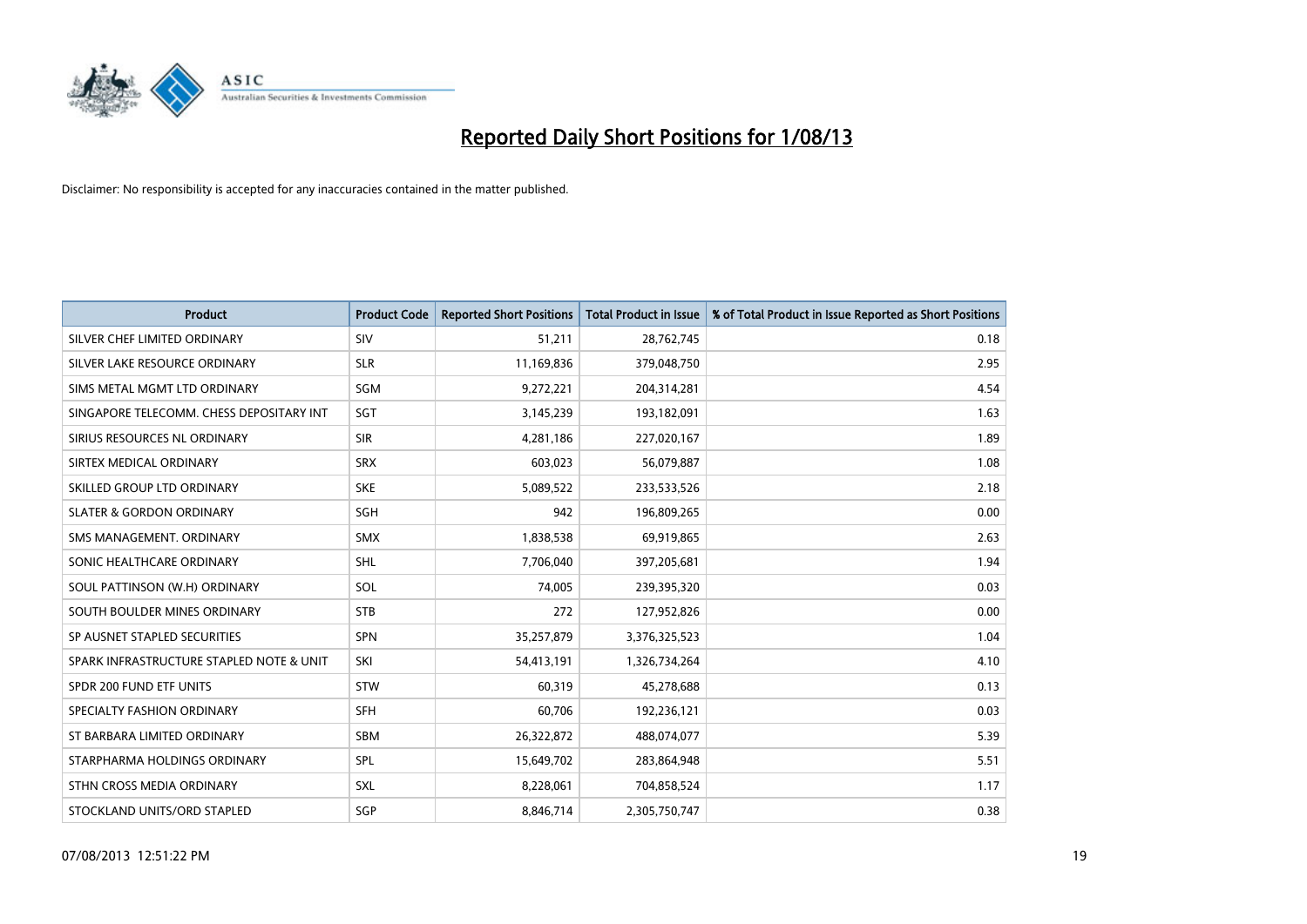

| <b>Product</b>                       | <b>Product Code</b> | <b>Reported Short Positions</b> | <b>Total Product in Issue</b> | % of Total Product in Issue Reported as Short Positions |
|--------------------------------------|---------------------|---------------------------------|-------------------------------|---------------------------------------------------------|
| STRAITS RES LTD. ORDINARY            | SRO                 | 31,522                          | 1,164,150,159                 | 0.00                                                    |
| STW COMMUNICATIONS ORDINARY          | SGN                 | 1,150,633                       | 403,828,512                   | 0.28                                                    |
| SUNCORP GROUP LTD ORDINARY           | <b>SUN</b>          | 8,114,039                       | 1,286,600,980                 | 0.63                                                    |
| SUNDANCE ENERGY ORDINARY             | <b>SEA</b>          | 465,931                         | 462,611,982                   | 0.10                                                    |
| SUNDANCE RESOURCES ORDINARY          | SDL                 | 52,481,709                      | 3,072,110,985                 | 1.71                                                    |
| SUNLAND GROUP LTD ORDINARY           | <b>SDG</b>          | 22,779                          | 189,417,674                   | 0.01                                                    |
| SUPER RET REP LTD ORDINARY           | SUL                 | 759,861                         | 196,472,811                   | 0.39                                                    |
| SYD AIRPORT STAPLED US PROHIBIT.     | <b>SYD</b>          | 18,501,761                      | 1,861,210,782                 | 0.99                                                    |
| SYRAH RESOURCES ORDINARY             | <b>SYR</b>          | 624,964                         | 147,867,623                   | 0.42                                                    |
| TABCORP HOLDINGS LTD ORDINARY        | <b>TAH</b>          | 20,105,480                      | 744,885,690                   | 2.70                                                    |
| TANAMI GOLD NL ORDINARY              | <b>TAM</b>          | 178,918                         | 587,548,523                   | 0.03                                                    |
| TAP OIL LIMITED ORDINARY             | <b>TAP</b>          | 281,774                         | 241,608,606                   | 0.12                                                    |
| TASSAL GROUP LIMITED ORDINARY        | <b>TGR</b>          | 259,101                         | 146,304,404                   | 0.18                                                    |
| <b>TATTS GROUP LTD ORDINARY</b>      | <b>TTS</b>          | 15,779,328                      | 1,402,708,406                 | 1.12                                                    |
| TELECOM CORPORATION ORDINARY         | <b>TEL</b>          | 9,831,726                       | 1,817,088,869                 | 0.54                                                    |
| <b>TELSTRA CORPORATION, ORDINARY</b> | <b>TLS</b>          | 44,123,451                      | 12,443,074,357                | 0.35                                                    |
| TEN NETWORK HOLDINGS ORDINARY        | <b>TEN</b>          | 125,352,779                     | 2,586,970,845                 | 4.85                                                    |
| TERANGA GOLD CORP CDI 1:1            | <b>TGZ</b>          | 254,715                         | 133,042,143                   | 0.19                                                    |
| THE REJECT SHOP ORDINARY             | <b>TRS</b>          | 1,830,418                       | 28,826,248                    | 6.35                                                    |
| THE TRUST COMP LTD ORDINARY          | <b>TRU</b>          | 1,452                           | 33,657,334                    | 0.00                                                    |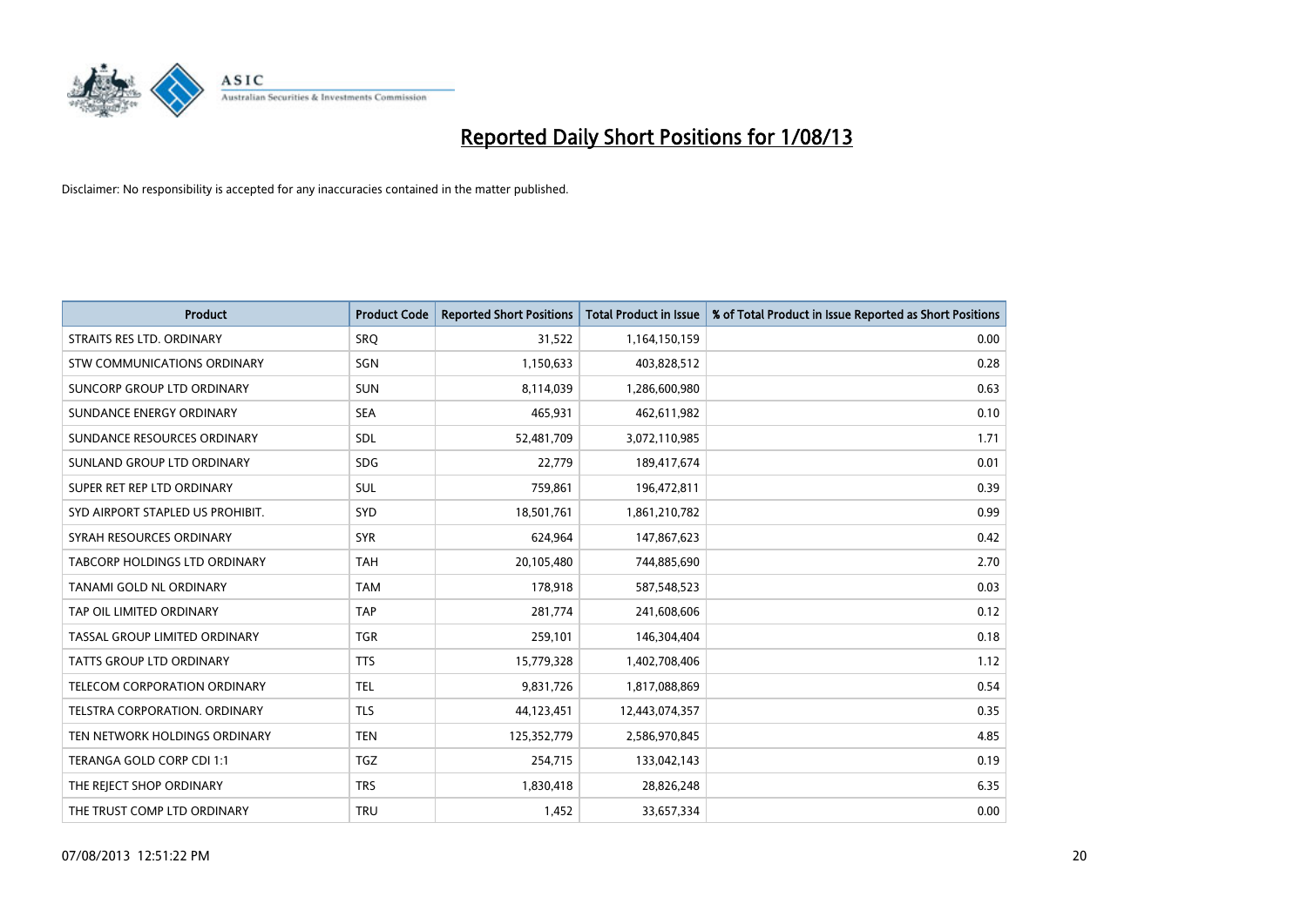

| <b>Product</b>                        | <b>Product Code</b> | <b>Reported Short Positions</b> | <b>Total Product in Issue</b> | % of Total Product in Issue Reported as Short Positions |
|---------------------------------------|---------------------|---------------------------------|-------------------------------|---------------------------------------------------------|
| THORN GROUP LIMITED ORDINARY          | <b>TGA</b>          | 51,735                          | 148,897,155                   | 0.03                                                    |
| TIGER RESOURCES ORDINARY              | <b>TGS</b>          | 915,821                         | 674,770,269                   | 0.14                                                    |
| TOLL HOLDINGS LTD ORDINARY            | <b>TOL</b>          | 31,455,503                      | 717,133,875                   | 4.39                                                    |
| TOX FREE SOLUTIONS ORDINARY           | <b>TOX</b>          | 1,009,707                       | 132,519,859                   | 0.76                                                    |
| TPG TELECOM LIMITED ORDINARY          | <b>TPM</b>          | 1,054,265                       | 793,808,141                   | 0.13                                                    |
| <b>TRADE ME GROUP ORDINARY</b>        | <b>TME</b>          | 348,692                         | 396,017,568                   | 0.09                                                    |
| <b>TRANSFIELD SERVICES ORDINARY</b>   | <b>TSE</b>          | 29,785,770                      | 512,457,716                   | 5.81                                                    |
| TRANSPACIFIC INDUST, ORDINARY         | <b>TPI</b>          | 10,367,723                      | 1,578,563,490                 | 0.66                                                    |
| TRANSURBAN GROUP TRIPLE STAPLED SEC.  | <b>TCL</b>          | 1,916,536                       | 1,481,594,818                 | 0.13                                                    |
| <b>TREASURY GROUP ORDINARY</b>        | <b>TRG</b>          | 1,505                           | 23,070,755                    | 0.01                                                    |
| TREASURY WINE ESTATE ORDINARY         | <b>TWE</b>          | 20,385,032                      | 647,227,144                   | 3.15                                                    |
| TROY RESOURCES LTD ORDINARY           | <b>TRY</b>          | 403,001                         | 164,568,698                   | 0.24                                                    |
| TWENTY-FIRST FOX INC A NON-VOTING CDI | <b>FOXLV</b>        | 1,716,121                       | 1,622,271,050                 | 0.11                                                    |
| TWENTY-FIRST FOX INC B VOTING CDI     | <b>FOX</b>          | 398,726                         | 1,112,242,645                 | 0.04                                                    |
| UGL LIMITED ORDINARY                  | UGL                 | 17,053,512                      | 166,511,240                   | 10.24                                                   |
| UNILIFE CORPORATION CDI 6:1           | <b>UNS</b>          | 22,892                          | 273,146,346                   | 0.01                                                    |
| UXC LIMITED ORDINARY                  | <b>UXC</b>          | 543,019                         | 308,806,649                   | 0.18                                                    |
| <b>VIRGIN AUS HLDG LTD ORDINARY</b>   | <b>VAH</b>          | 79,788,796                      | 2,581,231,776                 | 3.09                                                    |
| <b>VIRTUS HEALTH LTD ORDINARY</b>     | <b>VRT</b>          | 330,491                         | 79,536,601                    | 0.42                                                    |
| <b>VOCUS COMMS LTD ORDINARY</b>       | VOC                 | 10,247                          | 78,546,557                    | 0.01                                                    |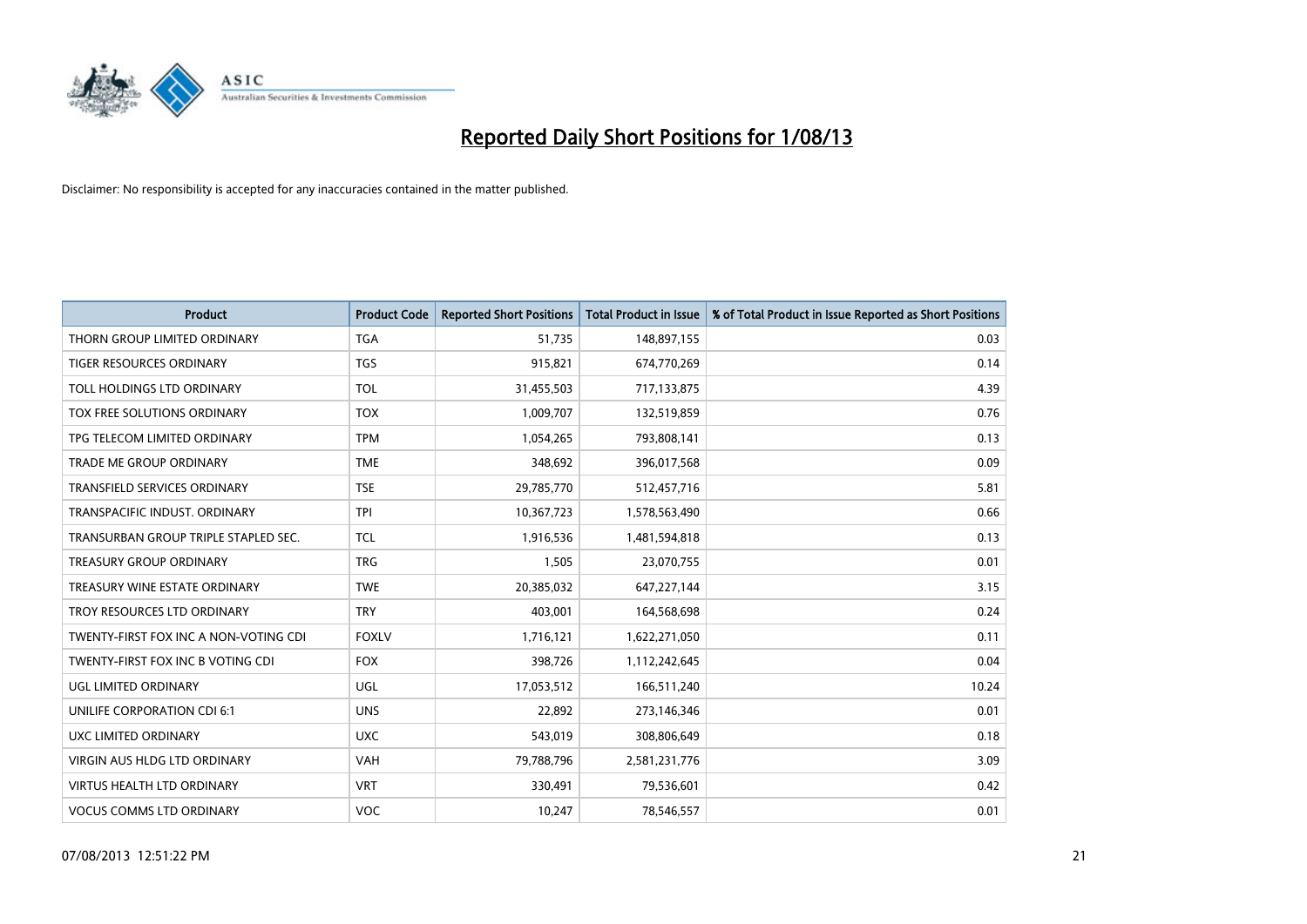

| <b>Product</b>                         | <b>Product Code</b> | <b>Reported Short Positions</b> | <b>Total Product in Issue</b> | % of Total Product in Issue Reported as Short Positions |
|----------------------------------------|---------------------|---------------------------------|-------------------------------|---------------------------------------------------------|
| <b>WATPAC LIMITED ORDINARY</b>         | <b>WTP</b>          | 43,983                          | 184,332,526                   | 0.02                                                    |
| <b>WDS LIMITED ORDINARY</b>            | <b>WDS</b>          | 7                               | 144,740,614                   | 0.00                                                    |
| WEBIET LIMITED ORDINARY                | <b>WEB</b>          | 1,258,877                       | 79,397,959                    | 1.59                                                    |
| WESFARMERS LIMITED ORDINARY            | <b>WES</b>          | 23,758,009                      | 1,006,671,453                 | 2.36                                                    |
| WESFARMERS LIMITED PARTIALLY PROTECTED | <b>WESN</b>         | 107,928                         | 150,522,145                   | 0.07                                                    |
| WESTERN AREAS LTD ORDINARY             | <b>WSA</b>          | 20,216,585                      | 196,843,803                   | 10.27                                                   |
| WESTERN DESERT RES. ORDINARY           | <b>WDR</b>          | 2,901,758                       | 392,493,317                   | 0.74                                                    |
| WESTFIELD GROUP ORD/UNIT STAPLED SEC   | <b>WDC</b>          | 7,036,490                       | 2,169,560,150                 | 0.32                                                    |
| WESTFIELD RETAIL TST UNIT STAPLED      | <b>WRT</b>          | 10,553,444                      | 3,054,166,195                 | 0.35                                                    |
| <b>WESTPAC BANKING CORP ORDINARY</b>   | <b>WBC</b>          | 26,108,280                      | 3,103,729,084                 | 0.84                                                    |
| WHITE ENERGY COMPANY ORDINARY          | <b>WEC</b>          | 32,414                          | 322,974,494                   | 0.01                                                    |
| WHITEHAVEN COAL ORDINARY               | <b>WHC</b>          | 104,204,082                     | 1,025,692,710                 | 10.16                                                   |
| WHK GROUP LIMITED ORDINARY             | <b>WHG</b>          | 1,179,510                       | 269,665,096                   | 0.44                                                    |
| WIDE BAY AUST LTD ORDINARY             | <b>WBB</b>          | 8,410                           | 36,238,600                    | 0.02                                                    |
| WINDIMURRA VANADIUM ORDINARY           | <b>WVL</b>          | 20,461                          | 19,284,366                    | 0.11                                                    |
| WOODSIDE PETROLEUM ORDINARY            | <b>WPL</b>          | 2,709,498                       | 823,910,657                   | 0.33                                                    |
| WOOLWORTHS LIMITED ORDINARY            | <b>WOW</b>          | 7,158,252                       | 1,250,222,373                 | 0.57                                                    |
| <b>WORLEYPARSONS LTD ORDINARY</b>      | <b>WOR</b>          | 5,518,880                       | 243,184,959                   | 2.27                                                    |
| WOTIF.COM HOLDINGS ORDINARY            | <b>WTF</b>          | 21,081,532                      | 211,736,244                   | 9.96                                                    |
| <b>XERO LTD ORDINARY</b>               | <b>XRO</b>          | 5,784                           | 117,529,640                   | 0.00                                                    |